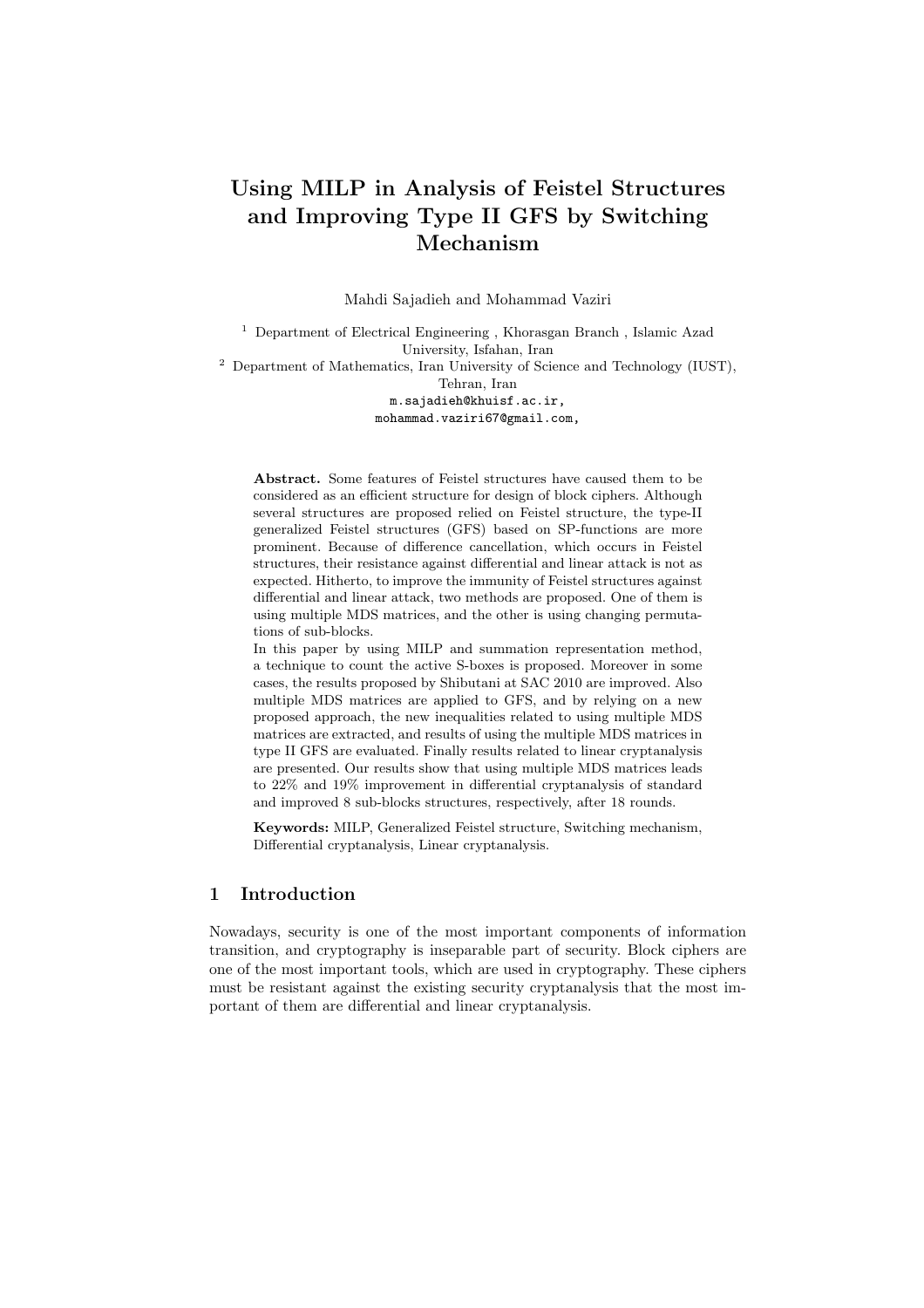Feistel structures are significant category of block ciphers, which have been under several evaluation so far. Perhaps CAMELLIA [1] and CLEFIA [12] are the most important block ciphers that are designed based on these structures. The CLEFIA block cipher uses four sub-blocks Feistel structure with switching mechanism [10]. In switching mechanism multiple MDS matrices with specified properties are used. Using switching mechanism in CLEFIA provides *1.3* times more active S-boxes rather than the structure with one matrix. Also as mentioned in [10, 11], for two sub-blocks Feistel structure with multiple MDS matrices, the total number of active S-boxes are *1.2* times more than two sub-blocks Feistel structure with one MDS matrix.

Hitherto, a lot of method have been proposed to count the number of active S-boxes of Feistel structures. The first method for Feistel structures with SPN round functions is proposed in [4]. This method is able to offer a lower bound for the number of differential and linear active S-boxes with branch number *β*. In [9], a method is proposed to calculate the minimum number of active S-boxes of block cipher Camellia, and the existing bound is improved for this block cipher. Also in [13, 7], the number of active S-boxes is obtained by changing the standard method, and proposing a particular algorithm. Although employing multiple MDS matrices in GFS are discussed in [3, 8], accurate results are not reported.

Probably, using linear programming method in calculating the number of active S-boxes of block ciphers is one of the most important exciting methods. This method is discussed in several papers such as [2, 5]. In order to evaluate word-oriented block ciphers, however, a comprehensive method is proposed in [5]. Also in [6] due to have better performance from the features of MDS matrices, a method is proposed.

In this paper by using linear programming and the proposed idea in [6], first a new method to count the number of differential and linear active S-boxes in Feistel structures is presented, and the obtained results are compared with results in [7]. Other major contribution of the paper is referring to inequalities that are extracted from imposing switching mechanism, and results that are obtained by imposing switching mechanism on generalized Feistel structures are presented. Moreover, the results for the best 8 sub-blocks Feistel structures that employ 2 and 4 multiple MDS matrices are reported. Based on our researchs, the results of using  $\frac{l}{4}$  MDS matrices and  $\frac{l}{2}$  MDS matrices in differential cryptanalysis of *l* sub-blocks structures, are fairly close. Finally we analyze the switching mechanism in linear attack. As far as we know, an accurate method for cryptanalyzing the switching mechanism is not proposed so far. Instead, our method represents the accurate cryptanalysis for switching mechanism.

The rest of paper is organized as follows. In Sect.2 we review the details of GFS structures, and explain about summation representation, which is used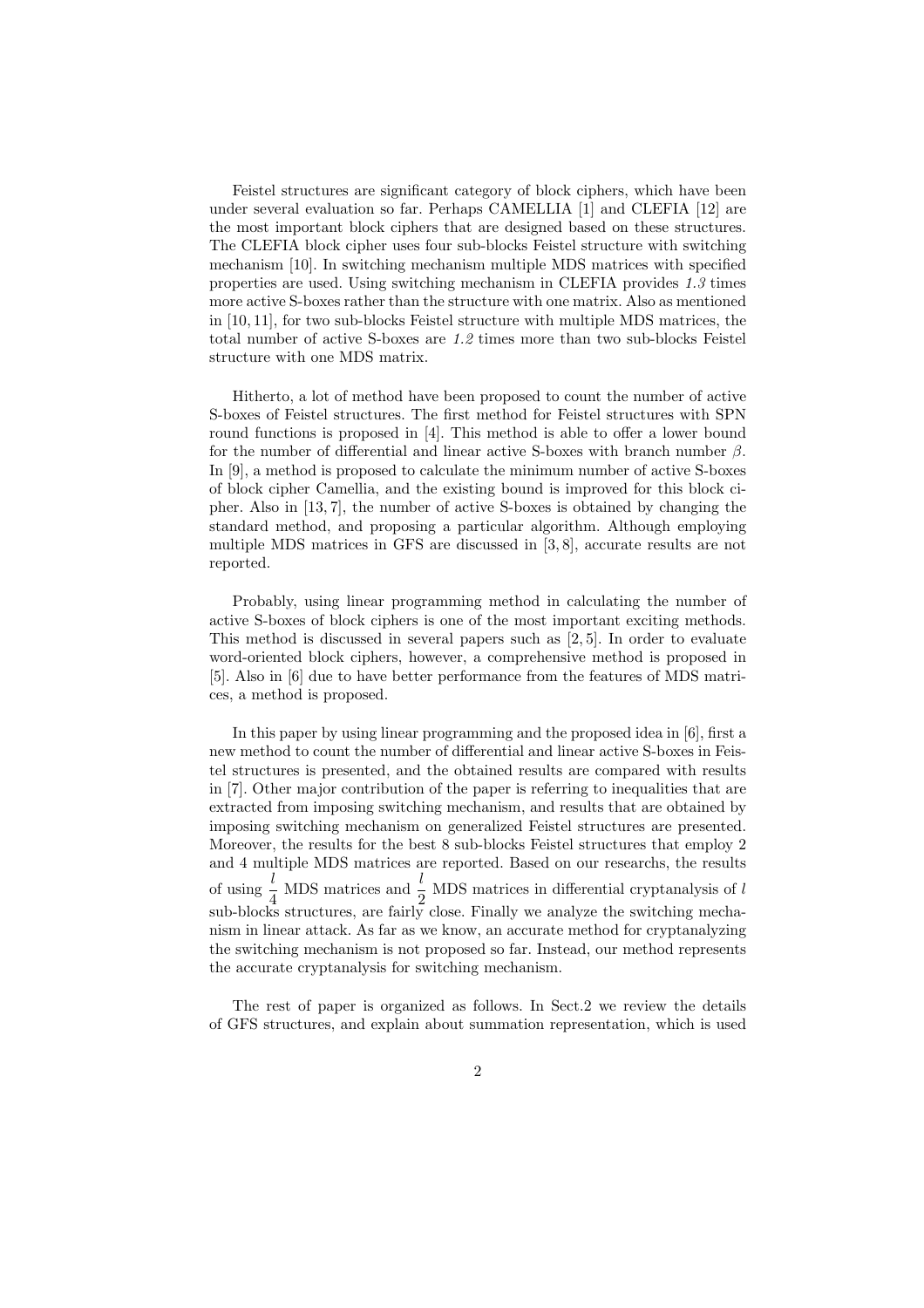in our MILP method. In Sect.3 first we present our method to calculate the minimum number of differential active S-boxes of *2* sub-blocks Feistel structures, and we generalize this method for structures with more number of sub-blocks. In Sect.4 inequalities which describe switching mechanism are proposed, and in the following in term of number of active S-boxes, the best generalized Feistel structures are introduced. In Sect. 5 by expanding the proposed method, linear cryptanalysis is evaluated. Finally, we conclude in Sect. 6.

## **2 Preliminaries**

In this section we clarify that what type of Feistel structures exactly we aim to evaluate, and point out that what is the difference between our method and well known MILP method, which is proposed in [5].

## **2.1 GFS Structures**

In GFS, a plaintext is divided to *l* sub-blocks, where *l* is an even integer. if  $(X_0, X_1, \ldots, X_{l-1})$  represents the *l* divided sub-blocks of a state, a single round of *l* sub-blocks GFS follows a permutation over  $({0, 1})^{mn}$  as:

$$
(X_0, X_1, ..., X_{l-1}) \to \pi(X_0, F_0(X_0) \oplus X_1, X_2, F_1(X_2) \oplus X_3, ..., F_{(l-2)/2}(X_0) \oplus X_1)
$$
\n(1)

In relation (1)  $F_i: \{0,1\}^{mn} \rightarrow \{0,1\}^{mn}$  is the *i*-th round function, and  $\pi : (\{0,1\}^{mn})^l \to (\{0,1\}^{mn})^l$  is a deterministic permutation over *l* sub-blocks. Throughout the paper, we consider each round function is SP-function, and each sub-block is consisted of *n* S-boxes with size of *m* bits. Therefore, it is easy to verify that a GFS with *l* sub-blocks is an *lmn* bit block cipher.

In this paper we assume that  $\pi$  is a word-based permutation. In the rest of the paper,  $GFS_l^{std}$  is interpretted as a standard type-II GFS with  $l$  sub-blocks, where  $\pi(X_0, X_1, ..., X_{l-1}) = (X_1, X_2, ..., X_{l-1}, X_0)$ , and  $GFS_l^{imp}$  is interpretted as an improved type-II GFS with *l* sub-blocks as pointed out by the authors of [13]. For instance, the permutation in  $GFS_6^{imp}(No.1)$  is as  $\pi(X_0, X_1, ..., X_5)$  =  $(X_3, X_0, X_1, X_4, X_5, X_2)$ , and the permutation in  $GFS_8^{imp}(No.1)$ , which is one of the most important evaluated structures in this paper, is as  $\pi(X_0, X_1, ..., X_7)$  $(X_3, X_0, X_1, X_4, X_7, X_2, X_5, X_6).$ 

#### **2.2 Summation Representation**

As mentioned above, each round function in GFS contains an *mn* bit block as an input, and each bijective S-box is m bits (*n* parallel *m* bit S-boxes), and also **P** is an  $n \times n$  matrix with m bit elements, where we assume that  $\beta$  is branch number of this matrix. In order to count the number of active S-boxes, the truncated method is used. Therefore, in this case, the S-box does not have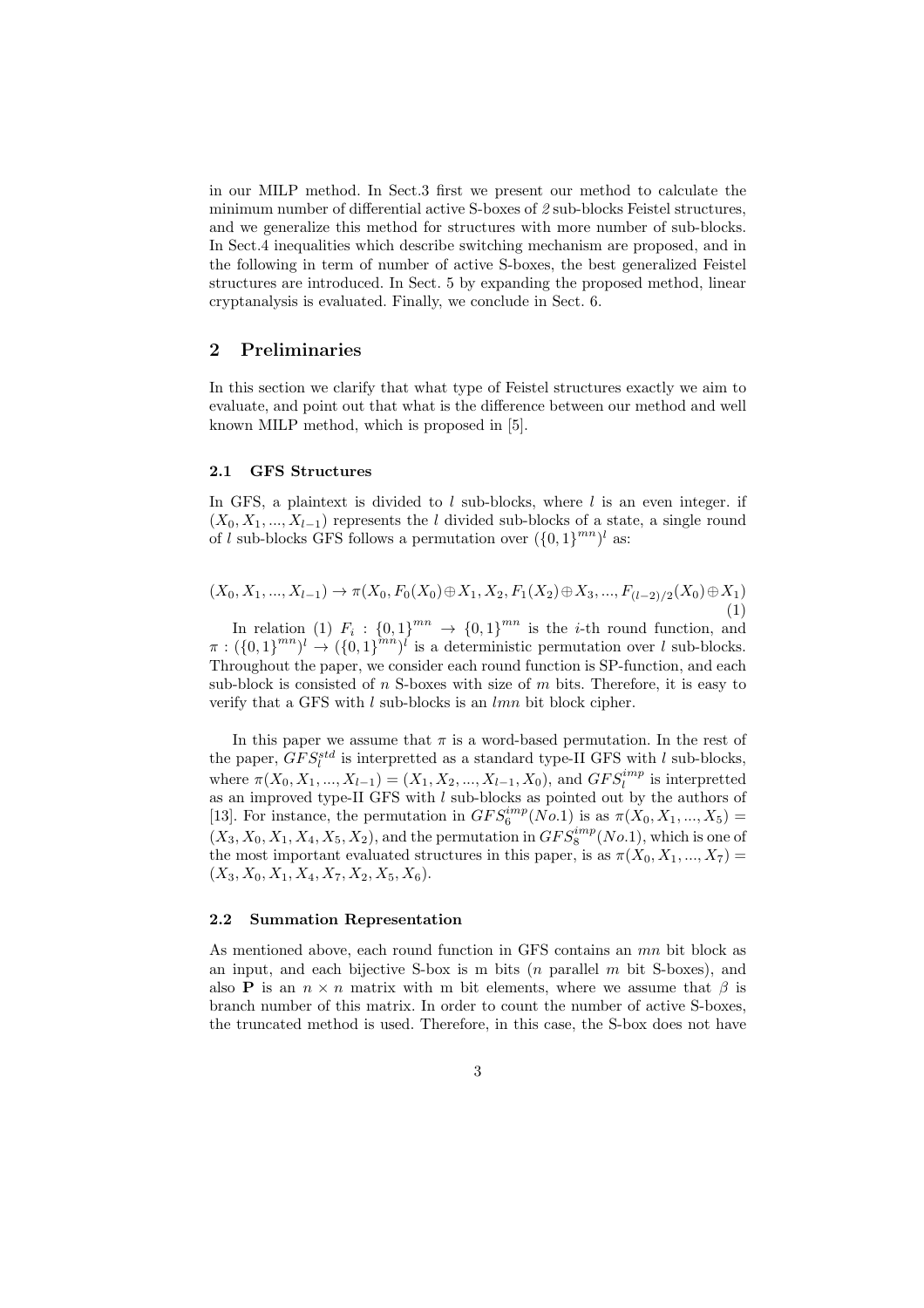any effect on truncated difference or mask. Because of using branch number, the place of elements does not care to be zero or not, and just the number of them is important. Hence for every *n* truncated vector bits, the summation of elements of that vector are allocated (i.e. we replace an integer number between *0* to *n* instead of a vector with size of *n*). From now on, we call this method "summation representation" [6]. We emphasize that in summation representation, 2*<sup>n</sup>* possible representation reduces to  $n+1$  possible representation. For instance, in relation (2) the truncated representation and summation representation are shown for a vector as an input of F-function with 4 8-bit elements:

$$
\begin{pmatrix} 6\\15\\0\\158 \end{pmatrix} \frac{truncated}{1} \begin{pmatrix} 1\\1\\0\\1 \end{pmatrix} \frac{summation}{3} \quad (2)
$$

In [5], due to count the differential and linear active S-boxes of word-oriented block ciphers, the truncated method is used. In contrast, we use summation method to count the differential and linear active S-boxes of word-oriented block ciphers. Throughout this paper all of the inputs and outputs are shown in a summation representation. It is worth mentioning that, our method can be apllied for both structures with MDS and non MDS matrices. However we prefer to describe the inequalities, by considering the fact that all of applied matrices be MDS.

## **3 Counting the Differential Active S-boxes**

In cryptanalysis of Feistel structure (two sub-blocks or multiple sub-blocks) with an SP-functions, we deal with two functions. One of them is SP-function and the other is XOR function.

Hearafter, summation representation of a difference vector "**x**" is denoted by "*x <sup>c</sup>*", where "*x <sup>c</sup>*" is the number of non zero elements of "**x**" shows the results for.

**Equations Describing the SP-Function.** According to Figure 1, assume that input and output of the *i*-th SP-function are  $x_i^c$  and  $z_i^c$ , respectively, where both of them are an integer number between 0 to *n*.

The branch number of matrix **P** is *β*. Therefore, we have:

$$
\begin{cases} z_i^c = 0 & \text{if } x_i^c = 0\\ x_i^c + z_i^c \ge \beta \text{ otherwise} \end{cases}
$$
 (3)

The function is conditional. Considering [5], we need to introduce a new binary dummy variable  $b_i$  to convert the condition into inequality, where  $b_i \in$ *{*0*,* 1*}*. Then we have:

$$
\begin{cases}\nx_i^c + z_i^c \ge \beta b_i \\
b_i \le x_i^c \le nb_i \\
b_i \le z_i^c \le nb_i\n\end{cases} .
$$
\n(4)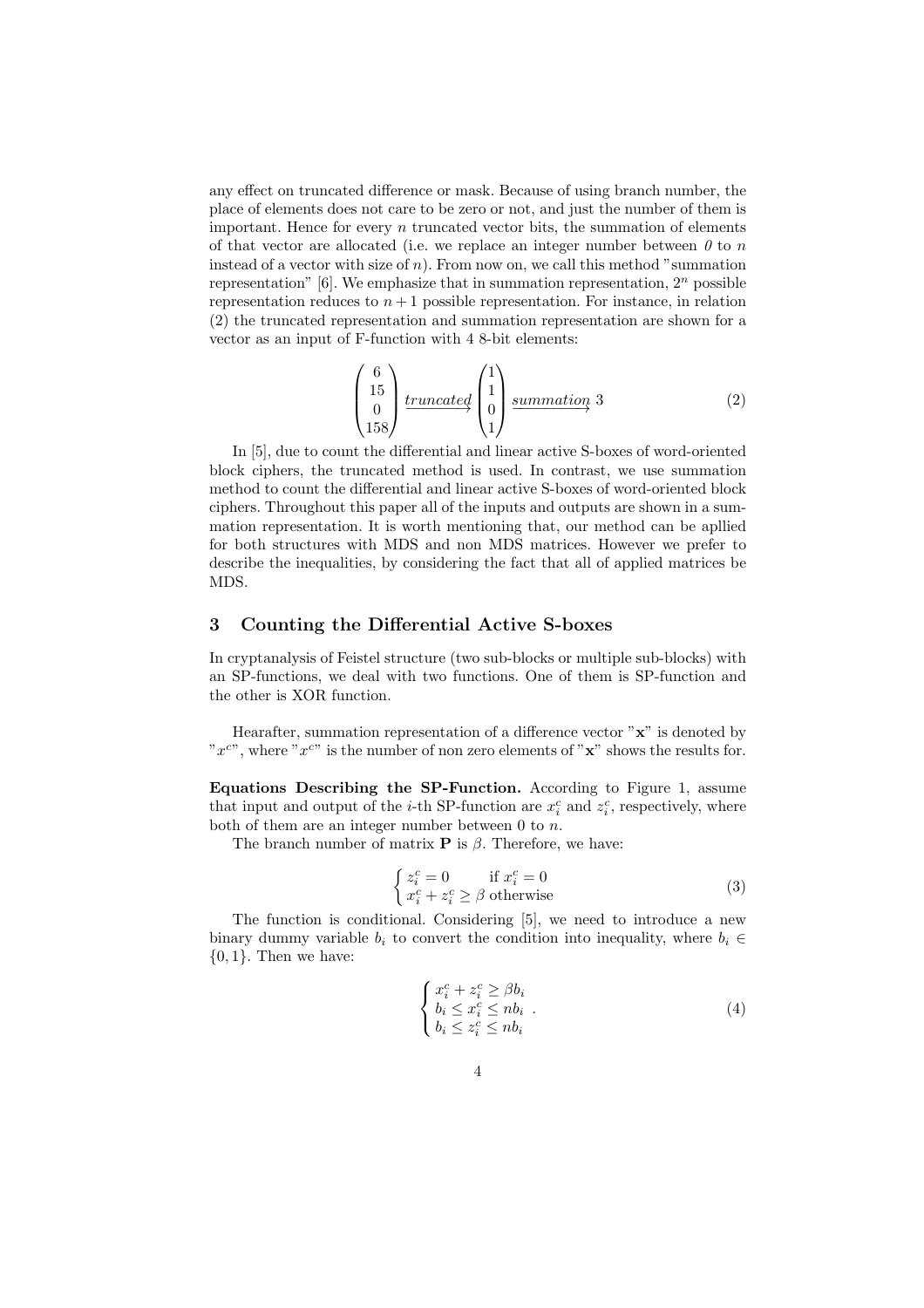

**Fig. 1.** Summation variables related to the SP-function of Feistel structure

Note that we assumed that an employed matrix be MDS, and this leads to  $\beta = n + 1$ . In this case if  $x_i^c$  be nonzero, certainly  $z_i^c$  is nonzero, since the maximum amount of  $x_i^c$  is *n*, and  $x_i^c + z_i^c \geq n + 1$  causes that  $z_i^c \geq 1$ . Therefore inequality  $b_i \leq z_i^c$  is redundant and it could be eliminated. As a rule, for an SP-function, inequalities are turned as follows:

$$
\begin{cases}\n0 \leq x_i^c \leq n \\
0 \leq z_i^c \leq n \\
x_i^c + z_i^c \geq (n+1)b_i \\
b_i \leq x_i^c \leq nb_i \\
z_i^c \leq nb_i\n\end{cases} (5)
$$

**Equations Describing the XOR operation.** For describing the XOR operation consider Figure 2. To evaluate XOR operation in summation structure, regard to  $y_i = x_i \oplus z_i$ , it is clear that the maximum amount of  $y_i^c$  is equal to summation of two inputs. Also the minimum amount of  $y_i^c$  won't be less than subtract of absolute value of two inputs.



**Fig. 2.** Summation variables related to XOR operation of Feistel structure

For instance, if  $x_i^c$  and  $z_i^c$  are equal to  $\beta$  and  $\beta$ , respectively, the maximum amount that  $z_i^c$  can eliminate from *3* nonzero elements of  $x_i^c$  is *1*, and the minimum amount of  $y_i^c$  will be 2. Also in best case  $z_i^c$  is nonzero in a place that  $x_i^c$  is zero and in this case the result of XOR has  $\lambda$  nonzero elements. Under this notation, for converting XOR relation in to Inequality, the following three Inequalities are obtained: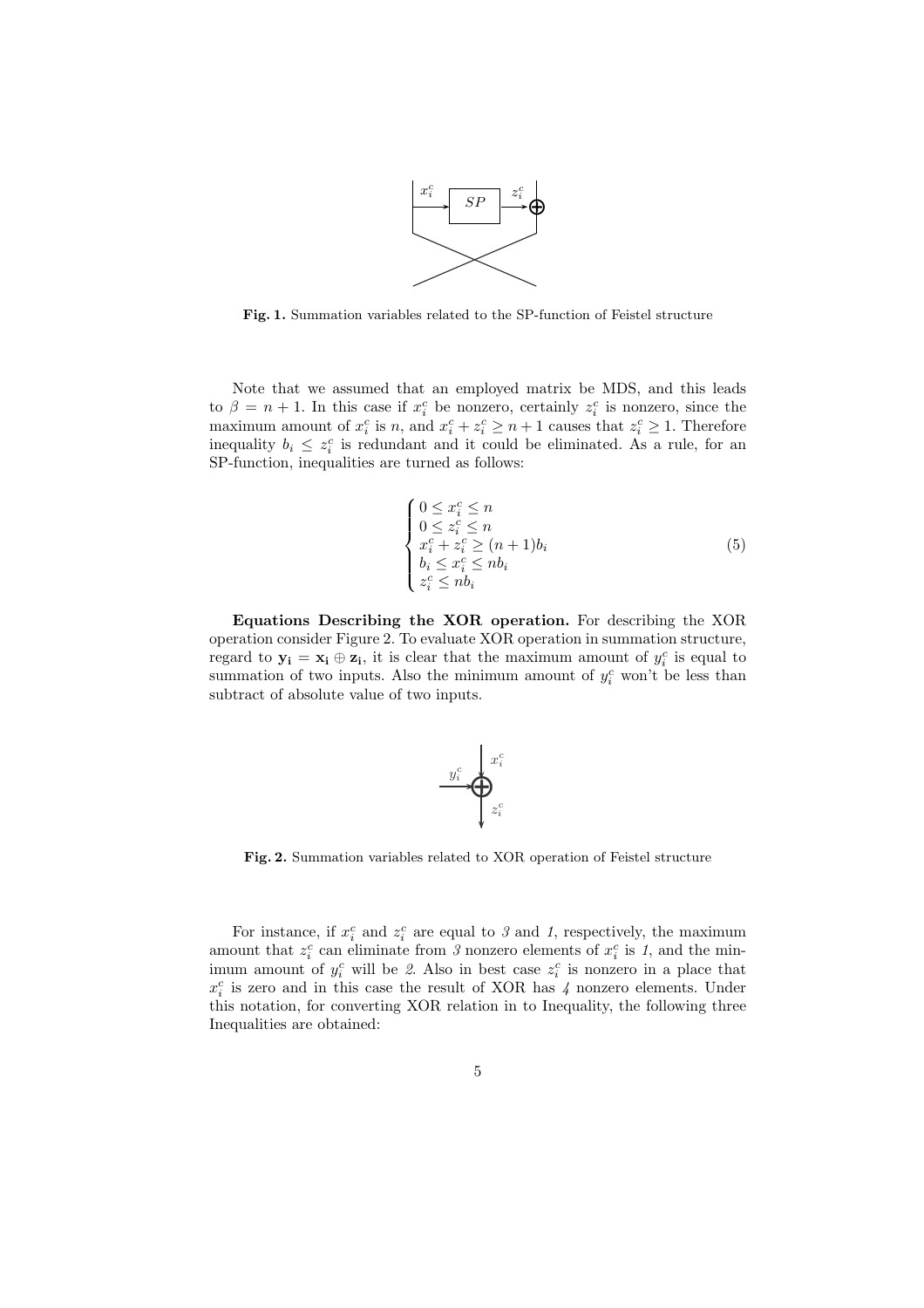$$
\begin{cases} x_i^c + z_i^c \ge y_i^c \\ \|x_i^c - z_i^c\| \le y_i^c \end{cases} \Longrightarrow \begin{cases} x_i^c + z_i^c \ge y_i^c \\ x_i^c - z_i^c \le y_i^c \\ z_i^c - x_i^c \le y_i^c \end{cases} \tag{6}
$$

Therefore, for each round of Feistel structure with an SP-type F-function, where matrix **P** be an MDS matrix, we need 4 variables and 11 inequalities. More precisely 8 inequalities are derived from SP-function, and 3 inequalities are derived from XOR operation. Needless to say, if we wanted to describe such a structure, which contains *n* S-boxes in its F-functions, with prior well known MILP model, we needed to define  $4n$  variables. Also  $2n + 1$  inequalities are needed to describe the SP-function, and 4*n* inequalities was needed to describe the XOR operation. Besides that, we need just *1* binary dummy variable for SP-function in our model, whereas we need *1* and *n* binary dummy variables for SP-function and XOR operation in prior model, respectively.

We know that, counting the number of nonzero inputs of SP-functions is equivalent to count the number of active S-boxes. According to the way of defining variables in our method,  $x_i$  variable denotes the number of active S-boxes in the *i*-th SP-function. Therefore, to calculate the minimum number of active S-boxes, the summation of *x<sup>i</sup>* variables must be minimized.

#### **3.1 Evaluating Two Sub-Blocks Feistel Structure**

Figure 3 shows the details of two sub-blocks Feistel structure that is started from the first round.



**Fig. 3.** The way of defining summation variables in two sub-blocks Feistel structure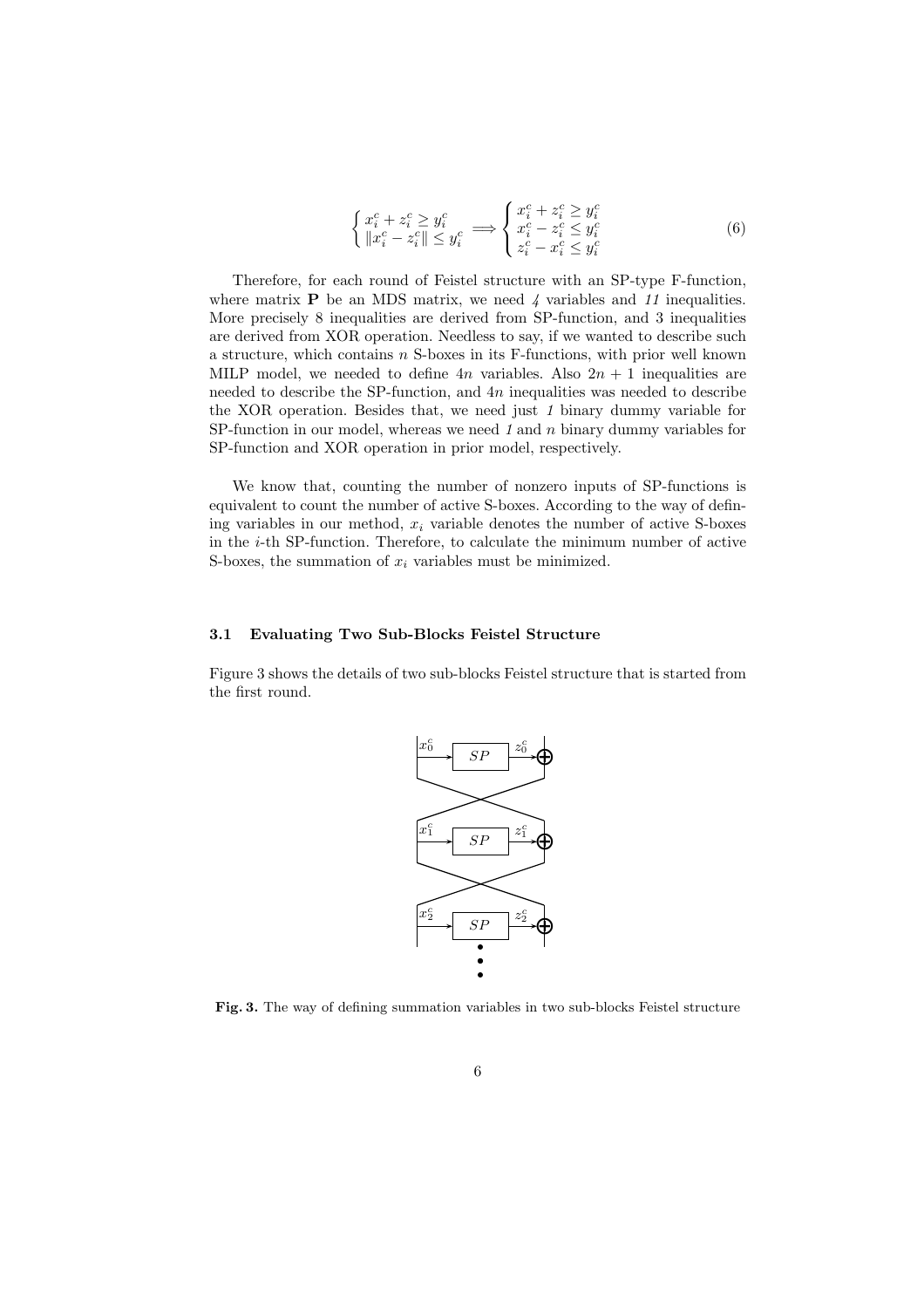According to indices of variables in Figure 3, and inequalities (5) and (6), for each round with an MDS matrix we have:

$$
\begin{cases}\n0 \leq x_i^c \leq n \\
0 \leq z_i^c \leq n \\
x_i^c + z_i^c \geq (n+1)b_i \\
b_i \leq x_i^c \leq nb_i\n\end{cases} \quad and \quad (for \ i \geq 1) \begin{cases}\nx_{i-2}^c + z_{i-1}^c \geq x_i^c \\
x_{i-2}^c - z_{i-1}^c \leq x_i^c \\
z_{i-1}^c - x_{i-2}^c \leq x_i^c\n\end{cases} (7)
$$

It is worth noting that, the variable corresponded to plain text  $(x_{-1}^c + x_0^c)$ must be nonzero. Thus the inequality  $x_{-1}^c + x_0^c \ge 1$  must be added. Finally by organizing inequalities system and calculating the minimum amount of  $\sum_{j=0}^{n-1} x_j^c$  and solving it by IBM-CPLEX, the minimum number of active S-boxes for  $n = 4$ and  $n = 8$  for *r* rounds with branch number  $\beta$  are obtained as  $\left[\frac{r}{4}\right]$  $\frac{1}{4}$ ]( $\beta + 1$ ) + (*r*)*mod*4*−*1. Table 1 shows the results for two sub-blocks Feistel with *n* = 4 and  $n = 8$  and  $\beta = n + 1$ .

**Table 1.** Minimum number of active S-boxes of two sub-blocks Feistel

| round | Feistel          | Feistel        |
|-------|------------------|----------------|
|       | with $n=4$       | with $n=8$     |
| 1     | 0                | 0              |
| 2     | 1                | 1              |
| 3     | $\boldsymbol{2}$ | $\overline{2}$ |
| 4     | 5                | 9              |
| 5     | 6                | 10             |
| 6     | $\overline{7}$   | 11             |
| 7     | 8                | 12             |
| 8     | 11               | 19             |
| 9     | 12               | 20             |
| 10    | 13               | 21             |
| 11    | 14               | 22             |
| 12    | 17               | 29             |
| 13    | 18               | 30             |
| 14    | 19               | 31             |
| 15    | 20               | 32             |
| 16    | 23               | 39             |
| 17    | 24               | 40             |
| 18    | 25               | 41             |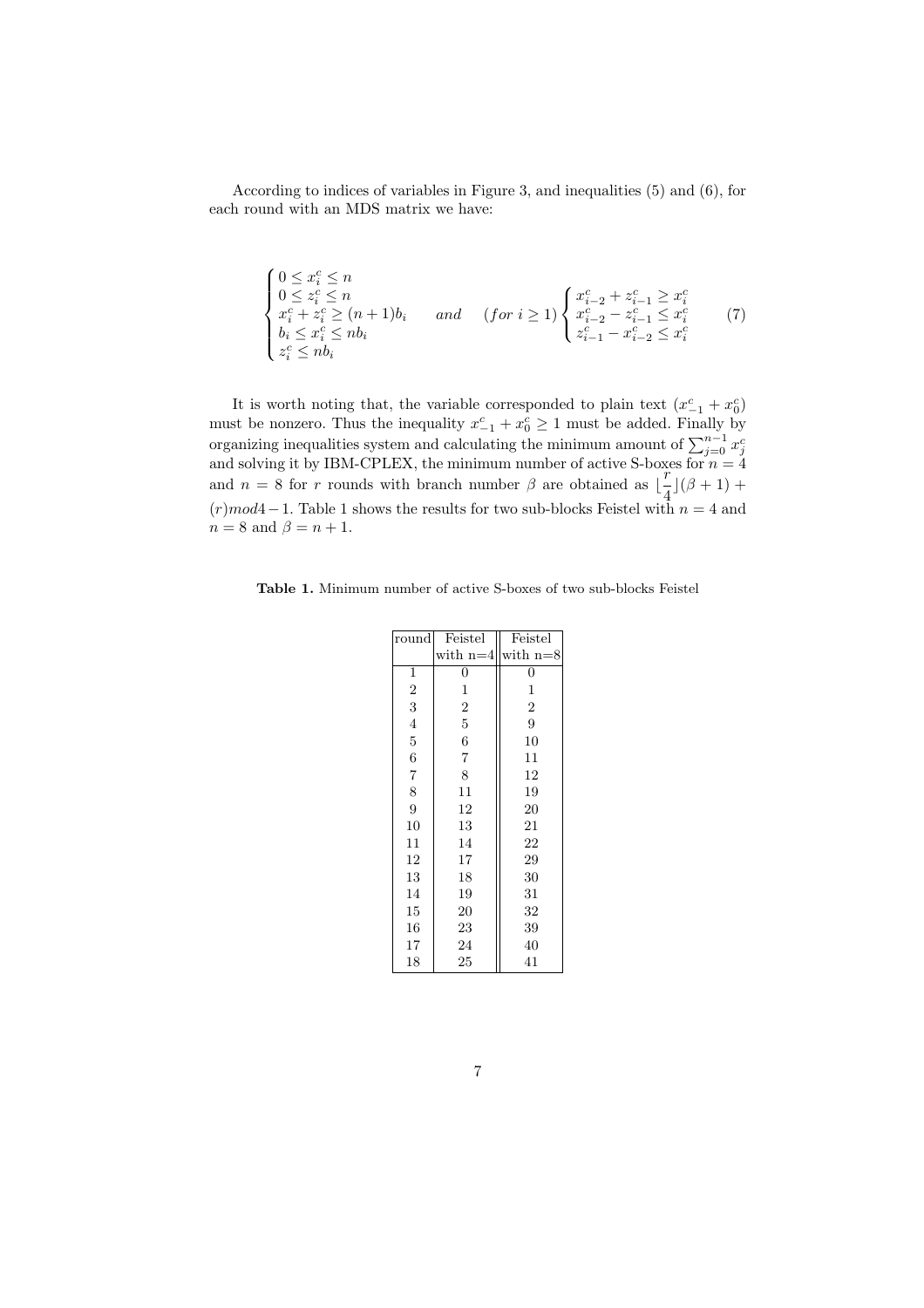# **3.2 Evaluating Generalized Feistel Structures**

The process that has described for two sub-blocks Feistel structure can be expanded to type I and type II GFS. In the following the inequalities are described for *GF S*<sup>*std*</sup>. Figure 4 shows summation variables for the first three rounds of  $GFS_8^{std}$ .



**Fig. 4.** The way of defining summation variables in standard eight sub-blocks Feistel structure

According to the above rules,  $GFS_8^{std}$  is subjected to:

$$
\begin{cases}\n0 \leq x_i^c \leq n \\
0 \leq z_i^c \leq n \\
x_i^c + z_i^c \geq (n+1)b_i \\
b_i \leq x_i^c \leq nb_i \\
z_i^c \leq nb_i\n\end{cases} \tag{8}
$$

$$
(for\ 4 \leq i \leq 7) \begin{cases} x_{i-8}^c + z_{i-4}^c \geq x_i^c \\ x_{i-8}^c - z_{i-4}^c \leq x_i^c \\ z_{i-8}^c - x_{i-4}^c \leq x_i^c \end{cases} (for\ i \geq 8) \begin{cases} x_{i-8+(i+1)mod4-(i)mod4}^c + z_{i-4}^c \geq x_i^c \\ x_{i-8+(i+1)mod4-(i)mod4}^c - z_{i-4}^c \leq x_i^c \\ z_{i-4}^c - x_{i-8+(i+1)mod4-(i)mod4}^c \leq x_i^c \end{cases}
$$
(9)

Our results for  $n = 4$  are summarized for standard and improved generalized Feistel structures from  $l = 4$  sub-blocks till  $l = 16$  sub-blocks in Table 2 and 3, respectively. In these tables results are compared with [7]. In these tables our different results are bold.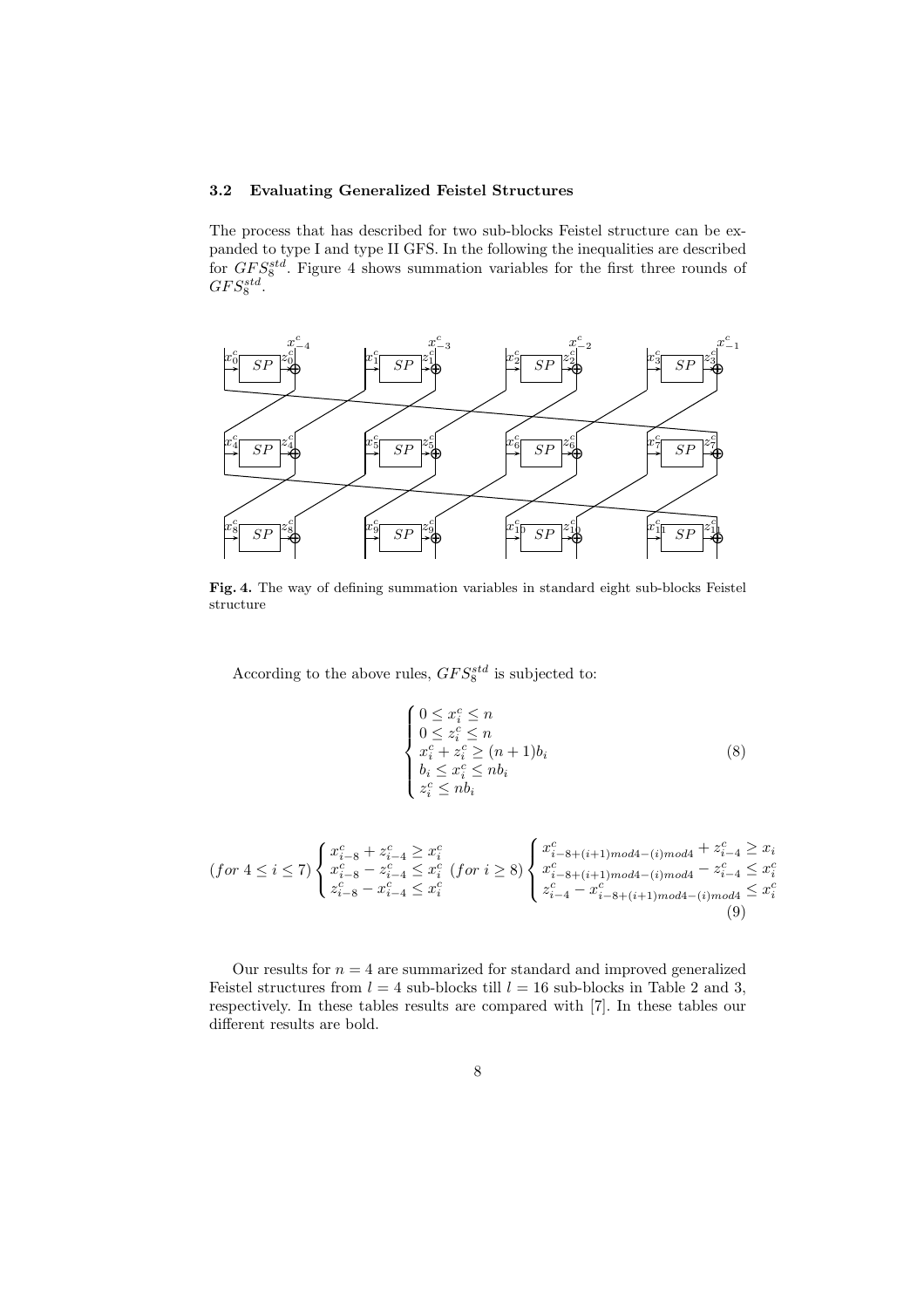**Table 2.** The Minimum Number of Active S-boxes in  $GFS_l^{std}$  with n=4, the columns marked by "\*" are our results

|                |                | $GFS_4^{std}$  |                | ${\overline{GFS_6^{std}}}$ |                | $GFS_8^{std}$                     |                | $GFS_{10}^{std}$                                                                                                                                                                                                                                    |                | ${\overline{GFS^{std}_{12}}}$ |                | $GFS_{14}^{std}$ |                | $GFS_{16}^{std}$  |
|----------------|----------------|----------------|----------------|----------------------------|----------------|-----------------------------------|----------------|-----------------------------------------------------------------------------------------------------------------------------------------------------------------------------------------------------------------------------------------------------|----------------|-------------------------------|----------------|------------------|----------------|-------------------|
| round          | $\ast$         | $\overline{7}$ | $\ast$         | 7]                         | $\ast$         | $\begin{bmatrix} 7 \end{bmatrix}$ | $\ast$         | $[7] \centering% \includegraphics[width=1\textwidth]{images/TransY.pdf} \caption{The first two different values of $d=3$ and $d=4$ (left) and $d=5$ (right) and $d=6$ (right). The first two different values of $d=2$ (right).} \label{fig:class}$ | $\ast$         | $\frac{1}{2}$                 | $\ast$         | 7]               | $\ast$         | $\left[ 7\right]$ |
| 1              | $\theta$       | $\overline{0}$ | $\theta$       | $\overline{0}$             | $\theta$       | $\overline{0}$                    | $\Omega$       | $\theta$                                                                                                                                                                                                                                            | $\theta$       | $\overline{0}$                | $\Omega$       | $\overline{0}$   | $\theta$       | $\overline{0}$    |
| $\overline{2}$ | 1              | 1              | 1              | 1                          | 1              | $\mathbf{1}$                      | 1              | 1                                                                                                                                                                                                                                                   | 1              | 1                             | 1              | 1                | 1              | 1                 |
| 3              | $\overline{2}$ | $\overline{2}$ | $\overline{2}$ | $\overline{2}$             | $\overline{2}$ | $\overline{2}$                    | $\overline{2}$ | $\overline{2}$                                                                                                                                                                                                                                      | $\overline{2}$ | $\overline{2}$                | $\overline{2}$ | $\overline{2}$   | $\overline{2}$ | $\overline{2}$    |
| 4              | 6              | 6              | 6              | 6                          | 6              | 6                                 | 6              | 6                                                                                                                                                                                                                                                   | 6              | 6                             | 6              | 6                | 6              | 6                 |
| 5              | 8              | 8              | 8              | 8                          | 8              | 8                                 | 8              | 8                                                                                                                                                                                                                                                   | 8              | 8                             | 8              | 8                | 8              | 8                 |
| 6              | 12             | 12             | 12             | 12                         | 12             | 12                                | 12             | 12                                                                                                                                                                                                                                                  | 12             | 12                            | 12             | 12               | 12             | 12                |
| $\overline{7}$ | 12             | 12             | 14             | 14                         | 14             | 14                                | 14             | 14                                                                                                                                                                                                                                                  | 14             | 14                            | 14             | 14               | 14             | 14                |
| 8              | 13             | 13             | 18             | 18                         | 18             | 18                                | 18             | 18                                                                                                                                                                                                                                                  | 18             | 18                            | 18             | 18               | 18             | 18                |
| 9              | 14             | 14             | 21             | 21                         | 21             | 21                                | 21             | 21                                                                                                                                                                                                                                                  | 21             | 21                            | 21             | 21               | 21             | 21                |
| 10             | 18             | 18             | 25             | 25                         | 25             | 25                                | 25             | 25                                                                                                                                                                                                                                                  | 25             | 25                            | 25             | 25               | 25             | 25                |
| 11             | 20             | 20             | 27             | 27                         | 28             | 28                                | 28             | 28                                                                                                                                                                                                                                                  | 28             | 28                            | 28             | 28               | 28             | 28                |
| 12             | 24             | 24             | 30             | 30                         | 36             | 36                                | 36             | 36                                                                                                                                                                                                                                                  | 36             | 36                            | 36             | 36               | 36             | 36                |
| 13             | 24             | 24             | 31             | 31                         | 36             | 36                                | 39             | 39                                                                                                                                                                                                                                                  | 39             | 39                            | 39             | 39               | 39             | 39                |
| 14             | 25             | 25             | 35             | 35                         | 37             | 37                                | 43             | 43                                                                                                                                                                                                                                                  | 43             | 43                            | 43             | 43               | 43             | 43                |
| 15             | 26             | 26             | 37             | 37                         | 38             | 38                                | 47             | 47                                                                                                                                                                                                                                                  | 47             | 47                            | 47             | 47               | 47             | 47                |
| 16             | 30             | 30             | 41             | 41                         | 42             | 42                                | 54             | 54                                                                                                                                                                                                                                                  | 54             | 54                            | 54             | 54               | 54             | 54                |
| 17             | 32             | 32             | 43             | 43                         | 44             | 44                                | 58             | 58                                                                                                                                                                                                                                                  | 58             | 58                            | 58             | 58               | 52             | 52                |
| 18             | 36             | 36             | 47             | 47                         | 48             | 48                                | 62             | 58                                                                                                                                                                                                                                                  | 62             | 62                            | 62             | 62               | 62             | 62                |

**Table 3.** The Minimum Number of Active S-boxes in  $GFS_l^{imp}$  with n=4, the columns marked by "\*" are our results

| $\overline{GFS_6^{imp}}$ |        | $\overline{GFS_8^{imp}}$ |                | $GFS^{imp}_{10}$<br>10 |                | $\overline{GFS_{12}^{imp}}$  |          | $GF\overline{S_{13}^{imp}}$<br>14 |                | $GF\overline{S_{\textit{1c}}^{imp}}$<br>16                                                                                                                                                                                                                                                            |                |                              |
|--------------------------|--------|--------------------------|----------------|------------------------|----------------|------------------------------|----------|-----------------------------------|----------------|-------------------------------------------------------------------------------------------------------------------------------------------------------------------------------------------------------------------------------------------------------------------------------------------------------|----------------|------------------------------|
| round                    | $\ast$ | 7]                       | $\ast$         | $\left[ 7\right]$      | $\ast$         | $\left\lceil 7 \right\rceil$ | $\ast$   | $\left[ 7\right]$                 | $\ast$         | $[7] \centering% \includegraphics[width=1.0\textwidth]{images/TrDiC-Architecture.png} \caption{The 3D (top) and the 4D (bottom) of the 3D (bottom) and the 4D (bottom) of the 3D (bottom) and the 4D (bottom) of the 3D (bottom) and the 4D (bottom) of the 3D (bottom).} \label{TrDiC-Architecture}$ | $\ast$         | $\left\lceil 7 \right\rceil$ |
| 1                        | 0      | $\overline{0}$           | $\theta$       | $\overline{0}$         | 0              | $\overline{0}$               | $\theta$ | $\overline{0}$                    | $\theta$       | $\overline{0}$                                                                                                                                                                                                                                                                                        | 0              | $\overline{0}$               |
| $\overline{2}$           | 1      | 1                        | 1              | 1                      | 1              | 1                            | 1        | 1                                 | 1              | 1                                                                                                                                                                                                                                                                                                     | 1              | 1                            |
| 3                        | 2      | $\overline{2}$           | $\overline{2}$ | $\overline{2}$         | $\overline{2}$ | $\overline{2}$               | 2        | $\overline{2}$                    | $\overline{2}$ | 2                                                                                                                                                                                                                                                                                                     | $\overline{2}$ | $\overline{2}$               |
| 4                        | 6      | 6                        | 6              | 6                      | 6              | 6                            | 6        | 6                                 | 6              | 6                                                                                                                                                                                                                                                                                                     | 6              | 6                            |
| 5                        | 8      | 8                        | 8              | 8                      | 8              | 8                            | 8        | 8                                 | 8              | 8                                                                                                                                                                                                                                                                                                     | 8              | 8                            |
| 6                        | 12     | 12                       | 12             | 12                     | 12             | 12                           | 12       | 12                                | 12             | 12                                                                                                                                                                                                                                                                                                    | 12             | 12                           |
| $\overline{7}$           | 14     | 14                       | 14             | 14                     | 14             | 14                           | 14       | 14                                | 14             | 14                                                                                                                                                                                                                                                                                                    | 14             | 14                           |
| 8                        | 23     | 22                       | 23             | 23                     | 26             | 23                           | 18       | 18                                | 26             | 23                                                                                                                                                                                                                                                                                                    | 26             | 23                           |
| 9                        | 24     | 24                       | 26             | 26                     | 29             | 29                           | 21       | 21                                | 29             | 29                                                                                                                                                                                                                                                                                                    | 31             | 31                           |
| 10                       | 26     | 26                       | 29             | 29                     | 35             | 34                           | 29       | 29                                | 37             | 37                                                                                                                                                                                                                                                                                                    | 43             | 40                           |
| 11                       | 28     | 28                       | 32             | 32                     | 36             | 36                           | 32       | 32                                | 40             | 40                                                                                                                                                                                                                                                                                                    | 48             | 48                           |
| 12                       | 32     | 32                       | 39             | 39                     | 43             | 45                           | 42       | 39                                | 52             | 49                                                                                                                                                                                                                                                                                                    | 57             | 54                           |
| 13                       | 34     | 33                       | 42             | 40                     | 44             | 44                           | 45       | 45                                | 54             | 54                                                                                                                                                                                                                                                                                                    | 60             | 60                           |
| 14                       | 38     | 38                       | 45             | 44                     | 48             | 48                           | 54       | 53                                | 64             | 60                                                                                                                                                                                                                                                                                                    | 66             | 63                           |
| 15                       | 40     | 40                       | 46             | 46                     | 50             | 50                           | 57       | 57                                | 66             | 63                                                                                                                                                                                                                                                                                                    | 69             | 70                           |
| 16                       | 48     | 46                       | 50             | 50                     | 54             | 54                           | 61       | 60                                | 77             | 71                                                                                                                                                                                                                                                                                                    | 76             | 76                           |
| 17                       | 48     | 48                       | 52             | 52                     | 56             | 56                           | 64       | 64                                | 82             | 76                                                                                                                                                                                                                                                                                                    | 78             | 78                           |
| 18                       | $50\,$ | 50                       | 56             | 56                     | 68             | 65                           | 70       | 68                                | 84             | 83                                                                                                                                                                                                                                                                                                    | 87             | 87                           |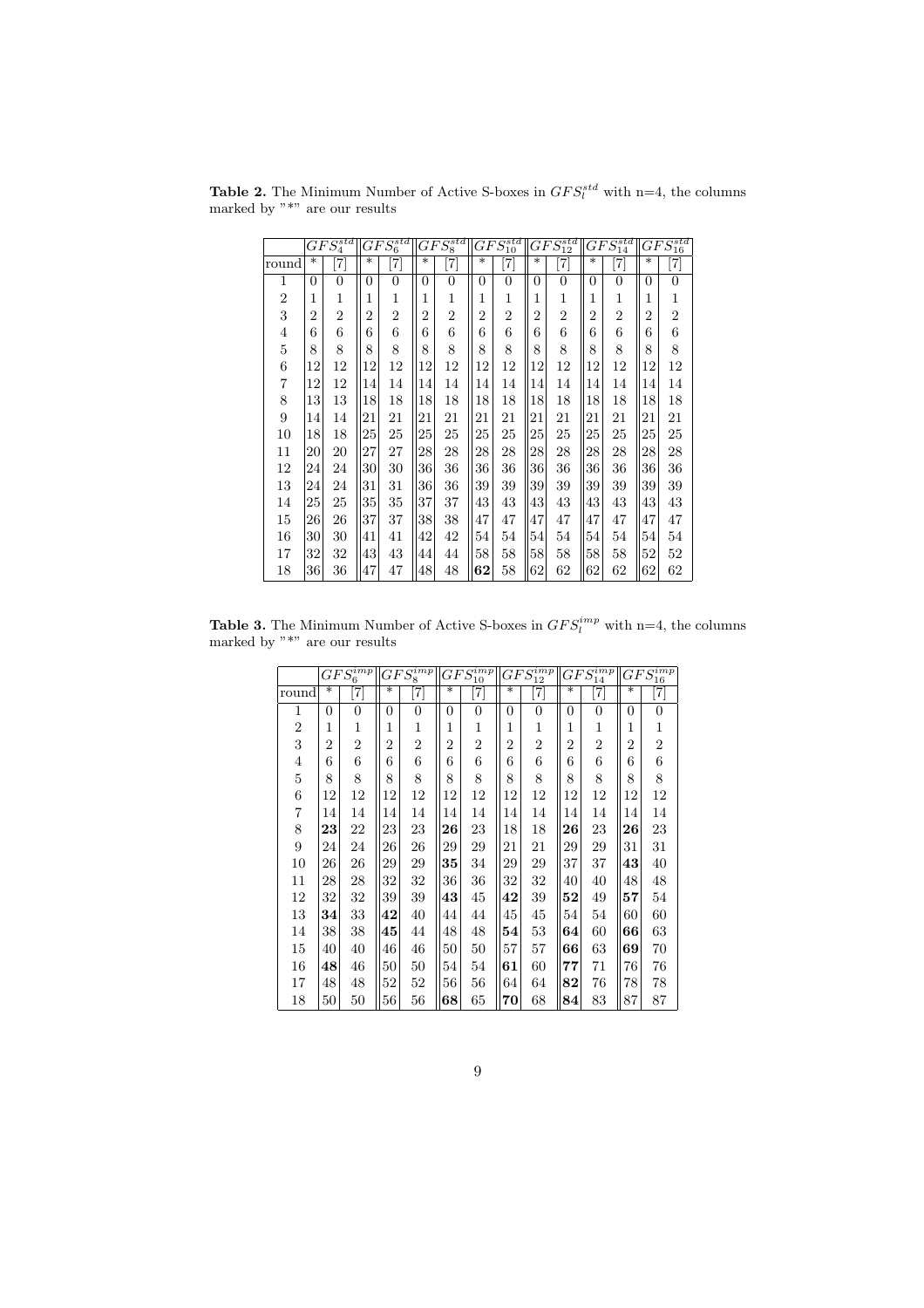# **4 Evaluating Switching Mechanism**

In switching mechanism instead of using one matrix, multiple matrices are used in a way that the number of differential and linear active S-boxes will be significantly more than the case of using one matrix. In this section, at first inequalities related to switching properties for two sub-blocks structure are described, and then for four sub-blocks. Finally inequalities for six and eight sub-blocks structure are listed.

In Figure 5 switching mechanism is imposed on two sub-blocks Feistel structure. In this structure, two MDS matrices **M<sup>1</sup>** and **M<sup>2</sup>** are used, where the branch number of matrix  $\left[\mathbf{M}_{1} \mathbf{M}_{2}\right]_{n \times 2n}$  is  $n+1$ . In order to count the number of active S-boxes of this block cipher, some inequalities must be added to prior corresponded model, which has only one matrix in its structure.



**Fig. 5.** The way of defining summation variables in two sub-blocks Feistel structure, imposed by switching mechanism

According to Figure 5, relations between inputs and outputs of five consecutive rounds are as follows: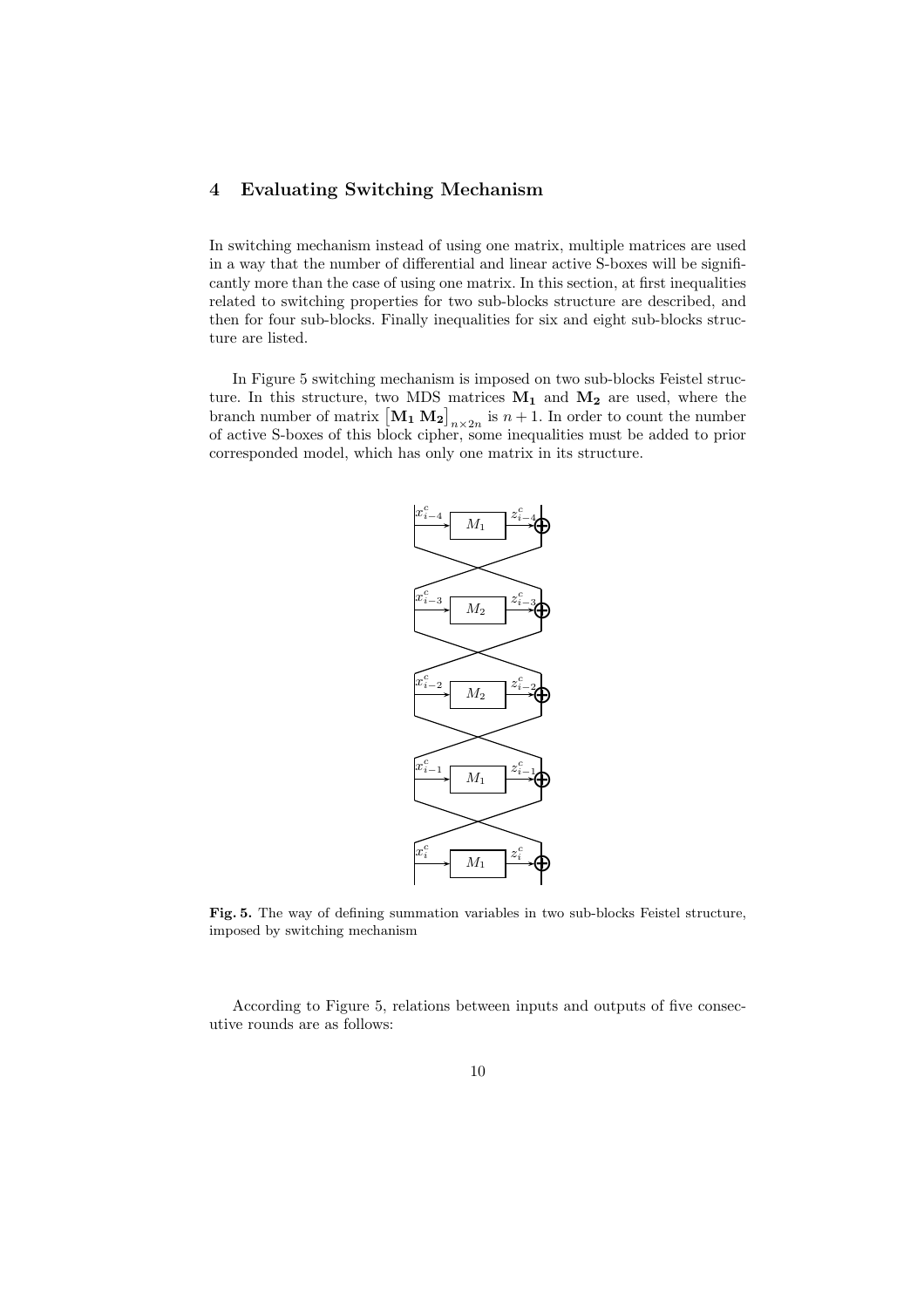$$
\begin{cases} \mathbf{x}_{i} = \mathbf{z}_{i-1} \oplus \mathbf{x}_{i-2} \\ \mathbf{x}_{i-2} = \mathbf{z}_{i-3} \oplus \mathbf{x}_{i-4} \end{cases} \implies \mathbf{x}_{i} = \mathbf{z}_{i-1} \oplus \mathbf{z}_{i-3} \oplus \mathbf{x}_{i-4} \tag{10}
$$

More precisely, according to effect of S-box on truncated method, above relation can described as follows:

$$
\begin{bmatrix} \mathbf{M_1} \ \mathbf{M_2} \end{bmatrix} \begin{bmatrix} \mathbf{x_{i-1}} \\ \mathbf{x_{i-3}} \end{bmatrix} = \mathbf{x_i} \oplus \mathbf{x_{i-4}} \quad or \quad \begin{bmatrix} \mathbf{M_2} \ \mathbf{M_1} \end{bmatrix} \begin{bmatrix} \mathbf{x_{i-1}} \\ \mathbf{x_{i-3}} \end{bmatrix} = \mathbf{x_i} \oplus \mathbf{x_{i-4}} \quad (11)
$$

Now converting switching mechanism into inequalities contains two steps: the first step refers to the way of interpreting the relation (10), and the second step refers to guaranteeing at least one of amounts **x<sup>i</sup>***−***<sup>1</sup>** and **x<sup>i</sup>***−***<sup>3</sup>** must be nonzero. In the following, the above two steps are elaborated, respectively.

Firstly, according to feature of switching, the matrix  $\left[\mathbf{M}_1 \mathbf{M}_2\right]_{n \times 2n}$  has branch number  $n+1$ . Thus, if in a relation  $\begin{bmatrix} \mathbf{M_1} & \mathbf{M_2} \end{bmatrix} \begin{bmatrix} \mathbf{a} \\ \mathbf{b} \end{bmatrix}$ **b** ] = **c***⊕***d**, at least one of amounts **a** and **b** be nonzero, the relation  $a^c + b^c + c^c + d^c \geq n+1$  is established. To be more specific,  $a^c + b^c + ||c \oplus d|| \geq n + 1$  is correct, and since it is easy to verify that  $c^c + d^c \ge ||c \oplus d||$ , consequently the relation is described as mentioned. It is remarkable that, this relation corresponds with proposed lemmatta in [11]. If all the variables  $a^c, b^c, c^c, d^c$  be zero, a paradox occurs in the inequlity. In order to avoid this paradox, a new binary dummy variable is needed to define.

Secondly, at least one of amounts **a** and **b** are supposed to be nonzero. Towards this end, the addition of  $a^c$  and  $b^c$  must be grater-equal than 1. Also, it is obvious that the addition of  $a^c$  and  $b^c$  is not more than 2*n*. As a result, the relation  $1 \leq a^c + b^c \leq 2n$  is attained. It is easy to verify that the paradox in prior step is appeared again. In order to overcome the aforementioned problem, the same dummy variable, which is defined in previous step, is used.

With all these taken to account, by defining the new binary dummy variable called *bb<sup>i</sup>* , the description of switching properties for five consecutive rounds of two sub-blocks Feistel structure is as follows:

$$
x_i^c + x_{i-1}^c + x_{i-3}^c + x_{i-4}^c \ge (n+1)bb_i
$$
  

$$
bb_i \le x_{i-1}^c + x_{i-3}^c \le 2nbb_i
$$
 (12)

Therefore, for the fifth round to next, for each five consecutive rounds, inequalities related to switching mechanism must be added.

Figure 6 shows the structure of four sub-blocks type II GFS (CLEFIA), which two matrices  $M_1$  and  $M_2$  are used in it:

As mentioned above, in CLEFIA two MDS matrices are used. Patterning the process that was done for two sub-blocks structure, for adding inequalities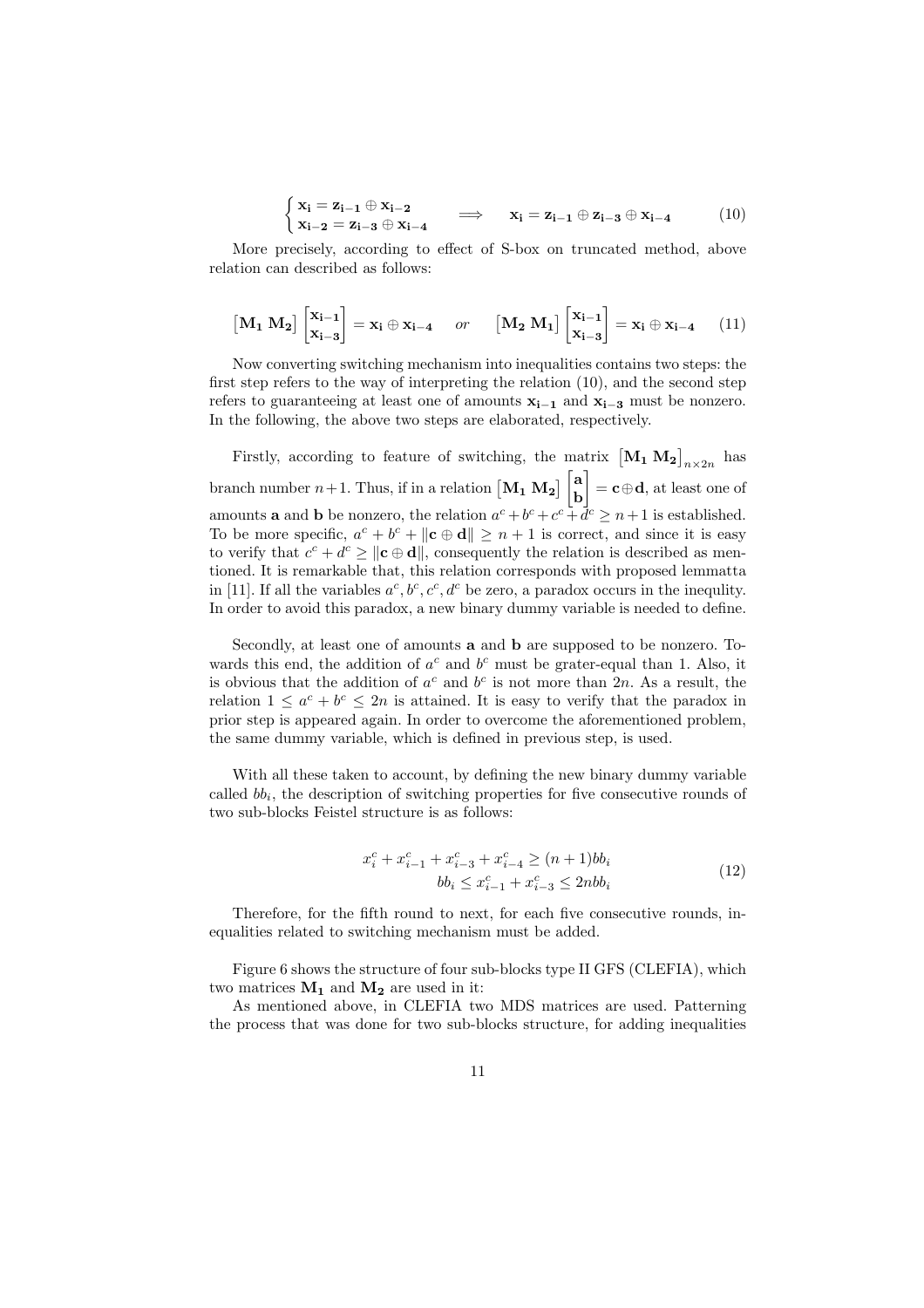

**Fig. 6.** The way of defining summation variables in CLEFIA

related to switching mechanism, relation between inputs and outputs of five consecutive round is as follows:

$$
\begin{cases} \mathbf{x}_{\mathbf{i}-\mathbf{1}} = \mathbf{z}_{\mathbf{i}-\mathbf{3}} \oplus \mathbf{z}_{\mathbf{i}-\mathbf{6}} \oplus \mathbf{x}_{\mathbf{i}-\mathbf{9}} \\ \mathbf{x}_{\mathbf{i}} = \mathbf{z}_{\mathbf{i}-\mathbf{2}} \oplus \mathbf{z}_{\mathbf{i}-\mathbf{7}} \oplus \mathbf{x}_{\mathbf{i}-\mathbf{8}} \end{cases}
$$
(13)

By following the same process which was done for two sub-blocks structure, we have:

$$
x_{i-1}^c + x_{i-3}^c + x_{i-6}^c + x_{i-9}^c \ge (n+1)bb_{i-1}
$$
  
\n
$$
bb_{i-1} \le x_{i-3}^c + x_{i-6}^c \le 2nbb_{i-1}
$$
  
\n
$$
x_i^c + x_{i-2}^c + x_{i-7}^c + x_{i-8}^c \ge (n+1)bb_i
$$
  
\n
$$
bb_i \le x_{i-2}^c + x_{i-7}^c \le 2nbb_i
$$
  
\n(14)

Therefore, for the fifth round to next, for each five consecutive rounds, switching feature must be added. We stress that, the obtained results exactly match with [12].

In six sub-blocks type II GFS which consists of standard and improved structure [13], in order to have the best performance, three MDS matrices **M1**, **M<sup>2</sup>**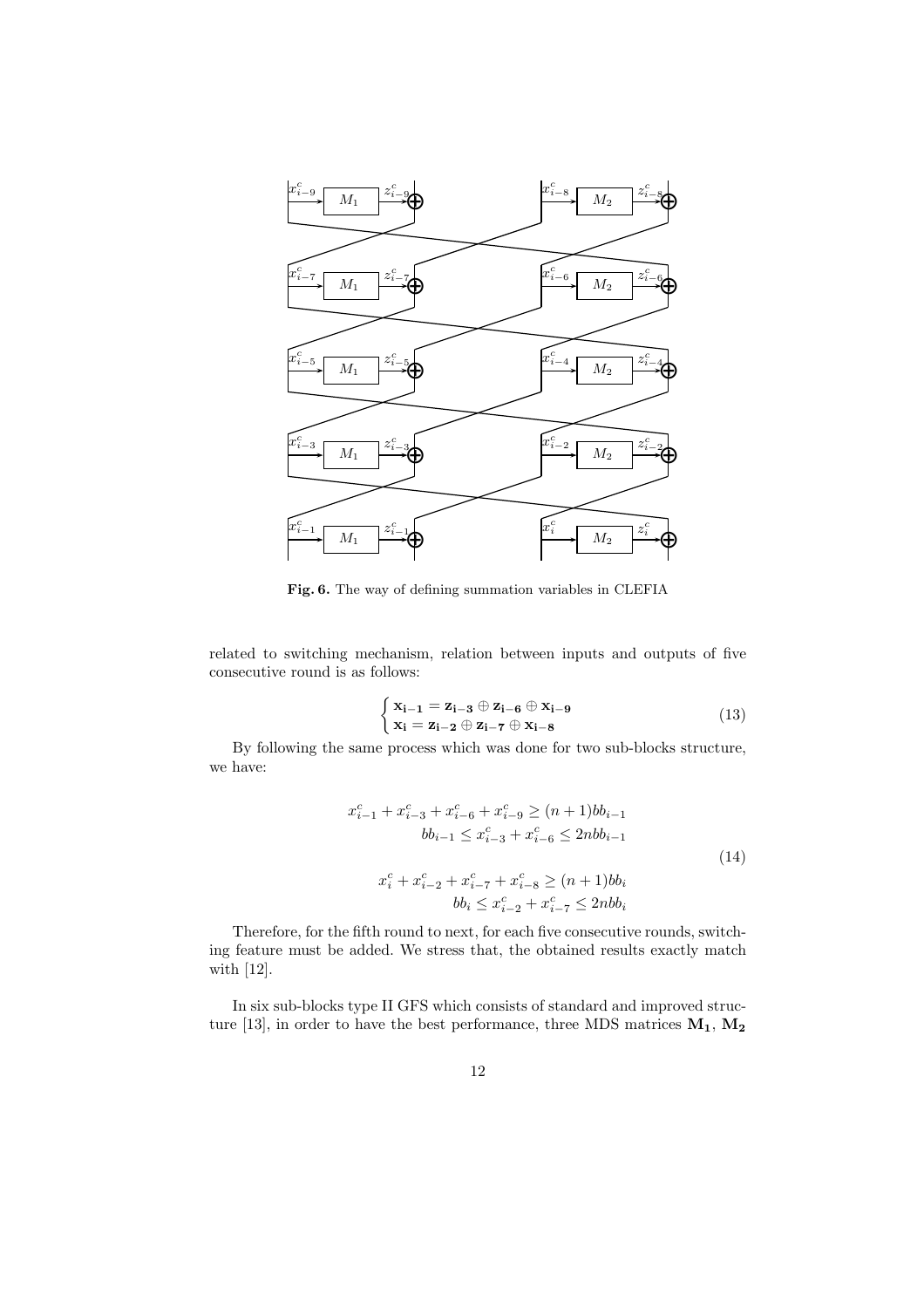and **M<sup>3</sup>** must be used. More matrices have not considerable influence. Inequalities that are obtained for switching feature in  $GFS_6^{std}$  are generalized of CLEFIA. For  $GFS_6^{imp}(No.1)$ , one of the relations between inputs and outputs for each seven consecutive round is as follows:

$$
\mathbf{x}_{\mathbf{i}-\mathbf{2}} = \mathbf{z}_{\mathbf{i}-\mathbf{5}} \oplus \mathbf{z}_{\mathbf{i}-\mathbf{9}} \oplus \mathbf{z}_{\mathbf{i}-\mathbf{16}} \oplus \mathbf{x}_{\mathbf{i}-\mathbf{20}} \tag{15}
$$

And finally we have:

$$
x_{i-2}^c + x_{i-5}^c + x_{i-9}^c + x_{i-16}^c + x_{i-20}^c \ge (n+1)bb_{i-2}
$$
  

$$
bb_{i-2} \le x_{i-5}^c + x_{i-9}^c + x_{i-16}^c \le 3nbb_{i-2}
$$
 (16)

Therefore, for the seventh round to next for each seven consecutive rounds switching feature must be added.

In eight sub-blocks type II GFS that consists of standard and improved structure [13], four MDS matrices **M1**, **M2**, **M<sup>3</sup>** and **M<sup>4</sup>** are recommended to apply. Inequalities that are obtained for switching feature in  $GFS_8^{std}$  are generalized of prior structure, and for  $GFS_8^{imp}(No.1)$ , one of the relations between inputs and outputs for each nine consecutive round is as follows:

$$
x_{i-3}^c + x_{i-7}^c + x_{i-13}^c + x_{i-20}^c + x_{i-30}^c + x_{i-35}^c \ge (n+1)bb_{i-3}
$$
  

$$
bb_{i-3} \le x_{i-7}^c + x_{i-13}^c + x_{i-20}^c + x_{i-30}^c \le 4nbb_{i-3}
$$
 (17)

Table 4, shows the results for standard and improved generalized Feistel structures with  $n = 4$ , by considering switching properties. We point out that in *l* sub-blocks structures, in order to have more powerful structure  $\frac{l}{2}$  different MDS matrices must be applied. However, this process negatively impacts the costs on generalized Feistel structures with larger sub-blocks. Fortunately, although using less matrices in structures with larger sub-blocks makes them a bit weaker, such these structures are still efficient, and instead lead to reduce the costs significantly. The obtained results for  $GFS_8^{imp}$  with 2 MDS matrices and  $GFS_{12}^{imp}$  with 3 MDS matrices, which are listed in Table 4, are enough to emphasis our claim.

## **5 Counting the Linear Active S-boxes**

It is well known that, because of duality between differential and linear attack, the method of counting the linear active S-boxes is identical to differential active S-boxes in many regards. As shown in [4, 11], counting the linear active S-boxes could be calculated by using the simple transformation in Figure 7.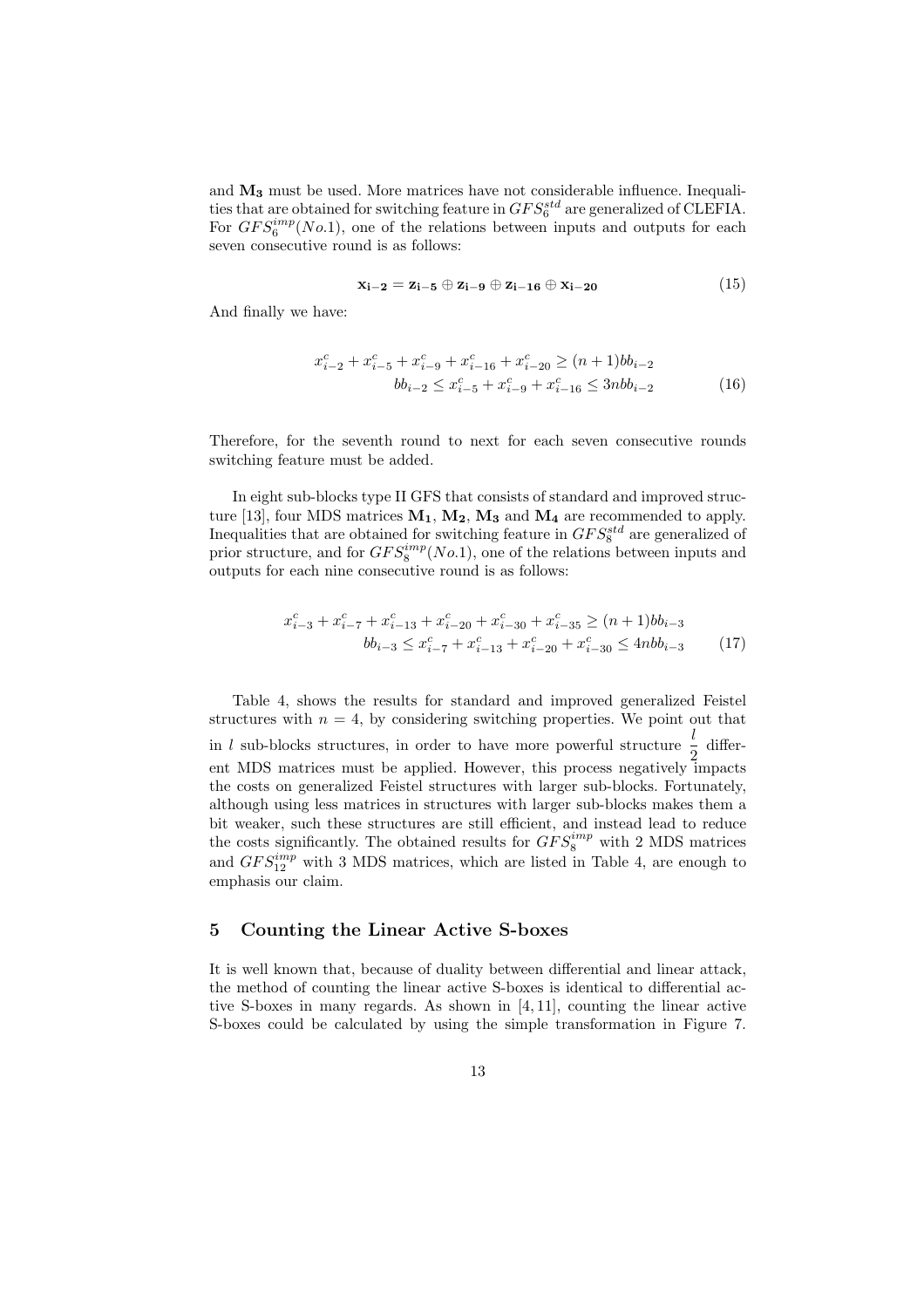|                | 2 MDS          |                                                                                                                                                      |                  |                | 3 MDS          |                | 4 MDS          |                | 5 MDS          |                                                                                                                                                         | 6 MDS          |                  |
|----------------|----------------|------------------------------------------------------------------------------------------------------------------------------------------------------|------------------|----------------|----------------|----------------|----------------|----------------|----------------|---------------------------------------------------------------------------------------------------------------------------------------------------------|----------------|------------------|
|                |                | matrices                                                                                                                                             |                  |                | matrices       |                |                | matrices       |                | matrices                                                                                                                                                | matrices       |                  |
|                |                | $\overline{\text{roundFeistel}}\overline{\text{CLEFIA}}\overline{GFS^{imp}_8}\overline{\left(GFS^{std}_6GFS^{imp}_6\overline{GFS^{imp}_{12}}\right.$ |                  |                |                |                |                |                |                | $\overline{GFS^{std}_8} \overline{GFS^{imp}_8} \overline{GFS^{std}_{10}} \overline{GFS^{imp}_{10}} \overline{GFS^{std}_{12}} \overline{GFS^{imp}_{12}}$ |                |                  |
| 1              | $\theta$       | $\overline{0}$                                                                                                                                       | $\boldsymbol{0}$ | $\overline{0}$ | $\overline{0}$ | 0              | $\overline{0}$ | $\overline{0}$ | $\overline{0}$ | $\theta$                                                                                                                                                | $\overline{0}$ | $\boldsymbol{0}$ |
| $\overline{2}$ | 1              | 1                                                                                                                                                    | 1                | 1              | 1              | 1              | 1              | 1              | 1              | 1                                                                                                                                                       | 1              | 1                |
| 3              | $\overline{2}$ | $\overline{2}$                                                                                                                                       | $\overline{2}$   | $\overline{2}$ | $\sqrt{2}$     | $\overline{2}$ | $\sqrt{2}$     | $\,2$          | $\overline{2}$ | $\overline{2}$                                                                                                                                          | $\overline{2}$ | $\sqrt{2}$       |
| 4              | 5              | 6                                                                                                                                                    | $\,6$            | 6              | $\,6$          | 6              | $\,6$          | $\,6$          | 6              | 6                                                                                                                                                       | $\,6$          | $\,6\,$          |
| $\overline{5}$ | 6              | 8                                                                                                                                                    | 8                | 8              | 8              | 8              | 8              | 8              | 8              | 8                                                                                                                                                       | 8              | 8                |
| 6              | 10             | 12                                                                                                                                                   | 12               | 12             | 12             | 12             | 12             | 12             | 12             | 12                                                                                                                                                      | 12             | $12\,$           |
| $\overline{7}$ | 10             | 14                                                                                                                                                   | 14               | 14             | 14             | 14             | 14             | 14             | 14             | 14                                                                                                                                                      | 14             | $14\,$           |
| 8              | 11             | 18                                                                                                                                                   | ${\bf 26}$       | 18             | $25\,$         | ${\bf 26}$     | $18\,$         | $23\,$         | 18             | ${\bf 26}$                                                                                                                                              | $18\,$         | $26\,$           |
| 9              | 12             | 20                                                                                                                                                   | 29               | 21             | $27\,$         | $\,29$         | 21             | $26\,$         | 21             | $\,29$                                                                                                                                                  | 21             | $\,29$           |
| 10             | 15             | 22                                                                                                                                                   | 34               | 25             | 31             | 41             | $26\,$         | 32             | 25             | 37                                                                                                                                                      | 25             | 37               |
| 11             | 16             | 24                                                                                                                                                   | 37               | 28             | 33             | 44             | 31             | 36             | 28             | 40                                                                                                                                                      | ${\bf 28}$     | 42               |
| 12             | 20             | 28                                                                                                                                                   | 42               | 34             | 36             | 56             | $36\,$         | 44             | 36             | 49                                                                                                                                                      | 36             | $50\,$           |
| 13             | 20             | $30\,$                                                                                                                                               | 43               | 37             | 38             | 61             | 41             | 46             | 39             | 51                                                                                                                                                      | $39\,$         | $54\,$           |
| 14             | 21             | 34                                                                                                                                                   | 47               | 38             | $43\,$         | 67             | 48             | 49             | 47             | 54                                                                                                                                                      | $45\,$         | 65               |
| 15             | 22             | 36                                                                                                                                                   | 49               | 42             | $\sqrt{46}$    | $69\,$         | $50\,$         | $52\,$         | 51             | 56                                                                                                                                                      | $50\,$         | $72\,$           |
| 16             | 25             | 38                                                                                                                                                   | $53\,$           | 44             | $52\,$         | 72             | 53             | 56             | 58             | 62                                                                                                                                                      | 56             | $77\,$           |
| 17             | 26             | 40                                                                                                                                                   | $55\,$           | 48             | 55             | 75             | 56             | 60             | 64             | 66                                                                                                                                                      | 62             | $79\,$           |
| 18             | 30             | 44                                                                                                                                                   | 64               | 50             | 59             | 79             | 59             | 67             | 68             | 70                                                                                                                                                      | 67             | 85               |
| 19             | 30             | 46                                                                                                                                                   | 67               | $54\,$         | 61             | 81             | 62             | 69             | 72             | 78                                                                                                                                                      | $75\,$         | 88               |
| 20             | 31             | $50\,$                                                                                                                                               | $\sqrt{72}$      | 57             | 64             | 92             | 66             | $77 \,$        | 74             | 83                                                                                                                                                      | $85\,$         | $\cdot$ .        |
| 21             | 32             | $52\,$                                                                                                                                               | 74               | 61             | 67             |                | 69             | $80\,$         | 78             | 88                                                                                                                                                      | 88             |                  |
| 22             | 35             | $55\,$                                                                                                                                               | 83               | 64             | 72             |                | 73             | $86\,$         | 80             | 95                                                                                                                                                      | 92             |                  |
| 23             | 36             | $56\,$                                                                                                                                               | 84               | 69             | 76             |                | 76             | 88             | 84             | 97                                                                                                                                                      | 94             | $\cdot$ .        |
| 24             | 40             | 59                                                                                                                                                   | 88               | 73             | $81\,$         |                | 80             | 91             | 87             | $\ddotsc$                                                                                                                                               | $\cdot$ .      |                  |

**Table 4.** Minimum number of differential active S-boxes of generalized Feistel structures imposed by switching properties with  $\mathbf{n}{=}\mathbf{4}$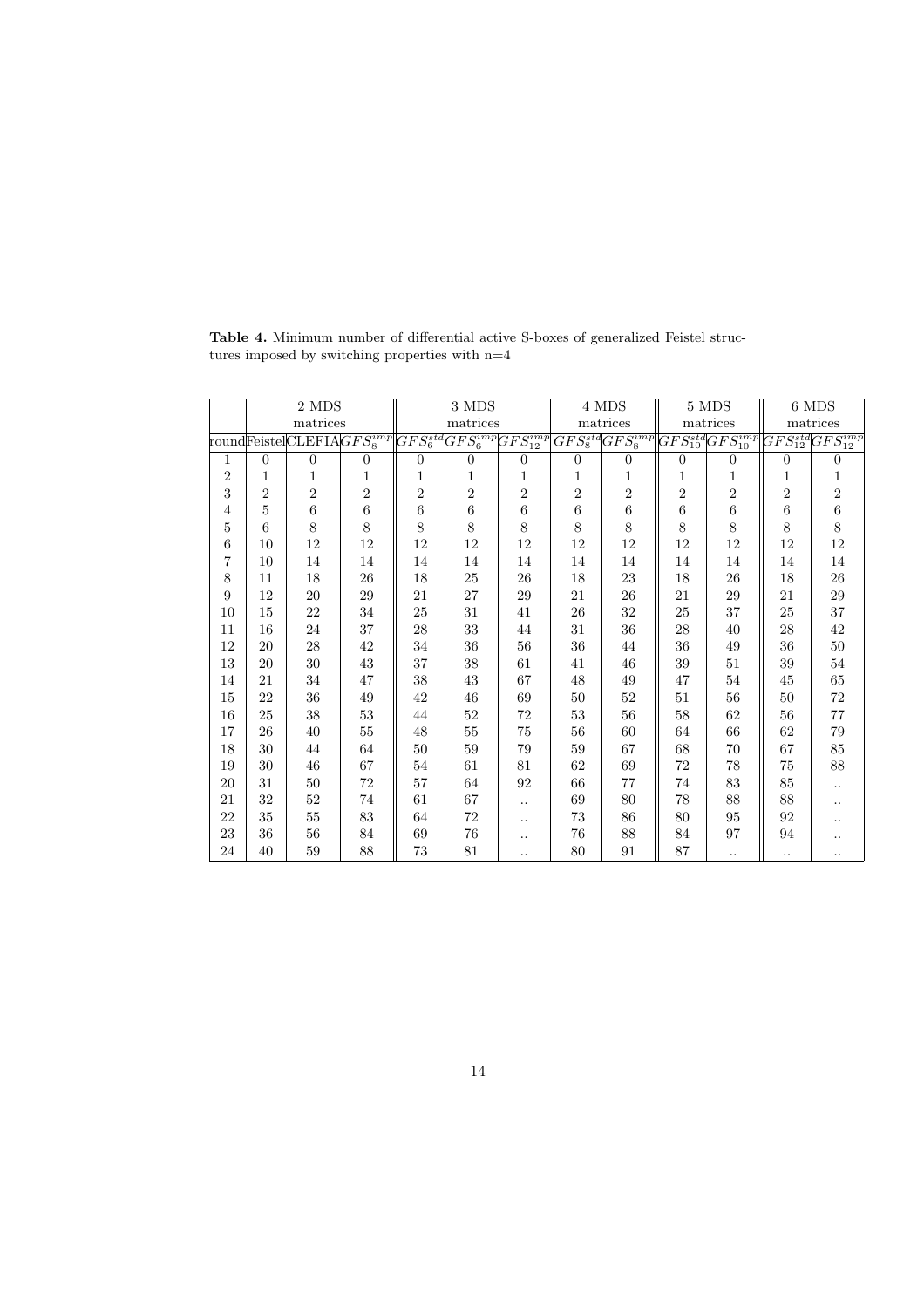We emphasize that, in linear cryptanalysis, Feistel structures with SP-functions convert to Feistel structures with PS-functions, and *x <sup>c</sup>* denotes the summation representation of vector **Γ***.***x**.



**Fig. 7.** transforming differential vectors to linear masks

Regardless of switching mechanism, if the matrix **M** be an MDS matrix, the number of linear active S-boxes for both standard and improved structures will be equal to differential active S-boxes. In case of using switching mechanism, in order to clarify, consider Figure 8 as a special example.



Fig. 8. Defining summation variables in  $GFS_8^{std}$  imposed by switching mechanism

The inequalities related to switching mechanism in linear cryptanalysis readily can be extracted from Theorem 3 in [11]. The relation (18) shows one of *4* relations between inputs and outputs of three consecutive round, in Figure 8:

$$
\Gamma . x_5 = (M_2^T)^{-1} \Gamma . x_1 \oplus (M_1^T)^{-1} \Gamma . x_8 = \left[ (M_1^T)^{-1} \left( M_2^T \right)^{-1} \right] \begin{bmatrix} \Gamma . x_1 \\ \Gamma . x_8 \end{bmatrix} \tag{18}
$$

Without loss of generality, under the assumption that at least one of amounts **x<sup>1</sup>** and **x<sup>8</sup>** must be nonzero, by defining a new binary dummy variable *bb<sup>i</sup>* , the relations (19) are obtained, based on the same process which was done for extracting the relations (12).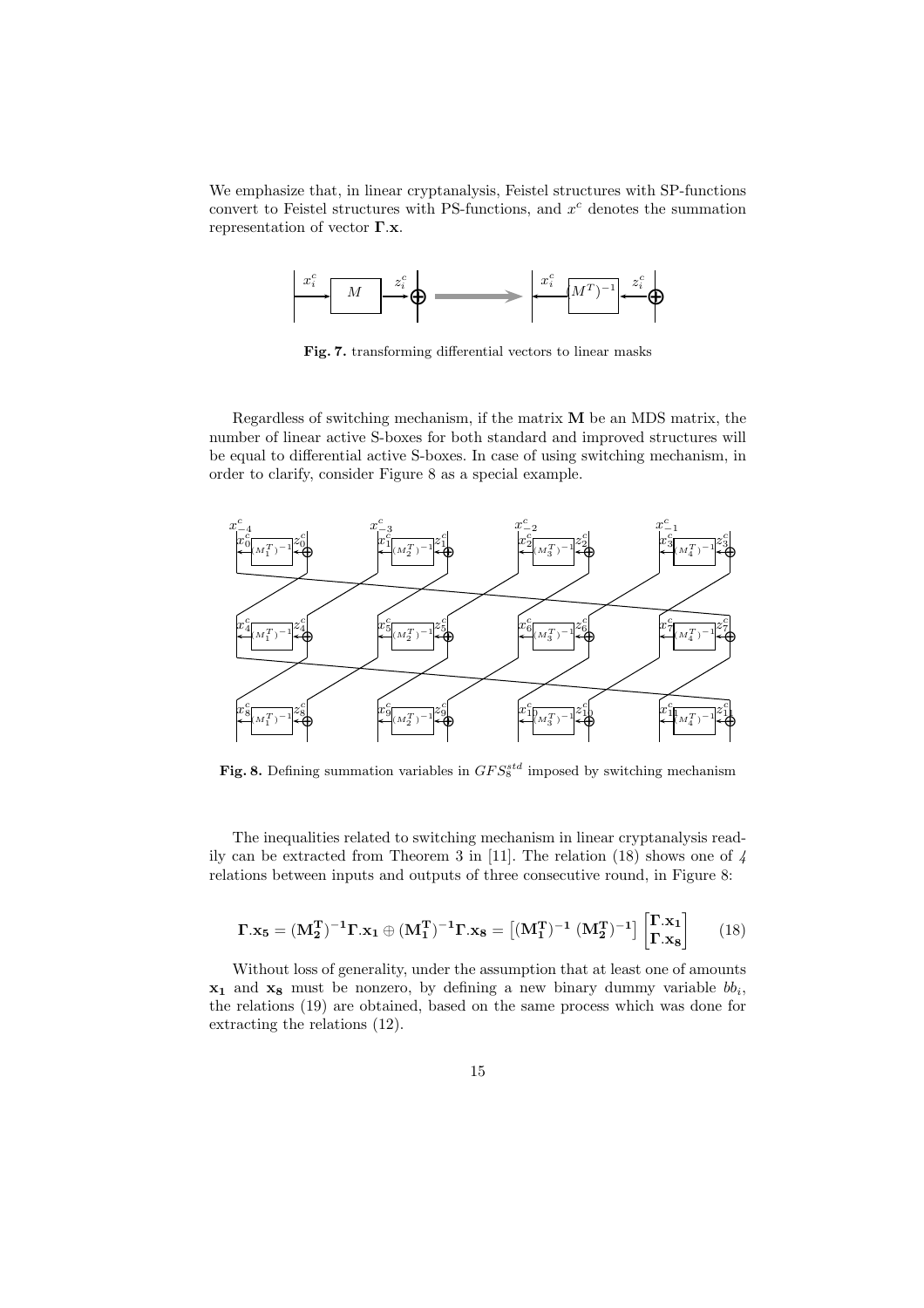$$
x_1^c + x_5^c + x_8^c \ge (n+1)bb_i
$$
  

$$
bb_i \le x_1^c + x_8^c \le 2nbb_i
$$
 (19)

Due to obtained inequalities in (19), other inequalities can be obtained in a similar way. The results for standard and improved generalized Feistel structures with  $n = 4$  by considering switching properties are listed in Table 5.

**Table 5.** Minimum number of linear active S-boxes of standard and improved generalized Feistel structures imposed by switching properties with n=4

|                |                | $[\text{roundFeistel}]\text{CLEFIA}   GFS_6^{std} GFS_6^{imp}   GFS_8^{std} GFS_8^{imp}   GFS_{10}^{std}   GFS_{10}^{sing}   GFS_{12}^{std} GFS_{12}^{imp}  $ |                |                |                |                |                |                  |                |                |
|----------------|----------------|---------------------------------------------------------------------------------------------------------------------------------------------------------------|----------------|----------------|----------------|----------------|----------------|------------------|----------------|----------------|
| $\mathbf{1}$   | $\overline{0}$ | $\overline{0}$                                                                                                                                                | $\overline{0}$ | $\overline{0}$ | $\overline{0}$ | $\overline{0}$ | $\overline{0}$ | $\boldsymbol{0}$ | $\overline{0}$ | $\overline{0}$ |
| $\overline{2}$ | 1              | 1                                                                                                                                                             | 1              | 1              | 1              | 1              | 1              | 1                | 1              | 1              |
| 3              | $\overline{5}$ | $\overline{5}$                                                                                                                                                | $\overline{5}$ | $\overline{5}$ | $\overline{5}$ | $\overline{5}$ | $\overline{5}$ | $\overline{5}$   | $\overline{5}$ | $\overline{5}$ |
| $\overline{4}$ | $\overline{5}$ | 8                                                                                                                                                             | 8              | $8\,$          | 8              | 8              | 8              | 8                | 8              | 8              |
| 5              | $\overline{7}$ | 10                                                                                                                                                            | 10             | 10             | 10             | 10             | 10             | 11               | 10             | 11             |
| 6              | 10             | 15                                                                                                                                                            | 16             | 16             | 16             | 16             | 16             | 16               | 16             | 16             |
| $\overline{7}$ | 11             | 16                                                                                                                                                            | 18             | 22             | 18             | 22             | 18             | 22               | 18             | 22             |
| 8              | 12             | 19                                                                                                                                                            | 24             | 27             | 24             | 30             | 24             | $30\,$           | 24             | 30             |
| 9              | 15             | 21                                                                                                                                                            | 26             | $30\,$         | 26             | 32             | 26             | 38               | 26             | 38             |
| 10             | 16             | 24                                                                                                                                                            | 32             | 33             | 34             | 38             | 34             | 43               | 34             | 43             |
| 11             | 17             | 26                                                                                                                                                            | $35\,$         | 35             | 39             | 43             | 39             | $50\,$           | 39             | 51             |
| 12             | 20             | 31                                                                                                                                                            | 37             | 38             | 45             | 49             | 45             | $53\,$           | 45             | $59\,$         |
| 13             | 21             | 32                                                                                                                                                            | 40             | 40             | 48             | 51             | 50             | $55\,$           | 50             | 65             |
| 14             | 22             | 35                                                                                                                                                            | 42             | 46             | 51             | 54             | 58             | 58               | 58             | 72             |
| 15             | 25             | 37                                                                                                                                                            | 47             | $52\,$         | 53             | 56             | 63             | 61               | 63             | 74             |
| 16             | $26\,$         | 40                                                                                                                                                            | 50             | 56             | 56             | 62             | 69             | 66               | 69             | 77             |
| 17             | 27             | 42                                                                                                                                                            | $55\,$         | 60             | 58             | 66             | 73             | 72               | 74             | 79             |
| 18             | $30\,$         | 47                                                                                                                                                            | 58             | 63             | 64             | 72             | 75             | 78               | 85             | 85             |
| 19             | 31             | 48                                                                                                                                                            | 63             | 65             | 66             | 77             | 78             | 86               | 92             | 91             |
| 20             | 32             | 51                                                                                                                                                            | 67             | 68             | 72             | 82             | 80             | 91               | 99             | 99             |
| 21             | 35             | 53                                                                                                                                                            | 69             | 71             | 74             | 88             | 86             | 97               | 101            | 107            |
| 22             | 36             | 56                                                                                                                                                            | 72             | 76             | 82             | 94             | 88             | 103              | 104            | 112            |
| 23             | 37             | 58                                                                                                                                                            | 74             | 82             | 87             | 97             | 94             | 105              | 106            | 120            |
| 24             | 40             | 63                                                                                                                                                            | 79             | 86             | 93             | 100            | 96             | 108              | 112            | $\ldots$       |

# **6 Conclusion**

In this paper, by relying on MILP and summation representation, we introduced an efficient approach to calculate the number of differential and linear active Sboxes until *24* rounds. We first explained, how XOR relation and SP-function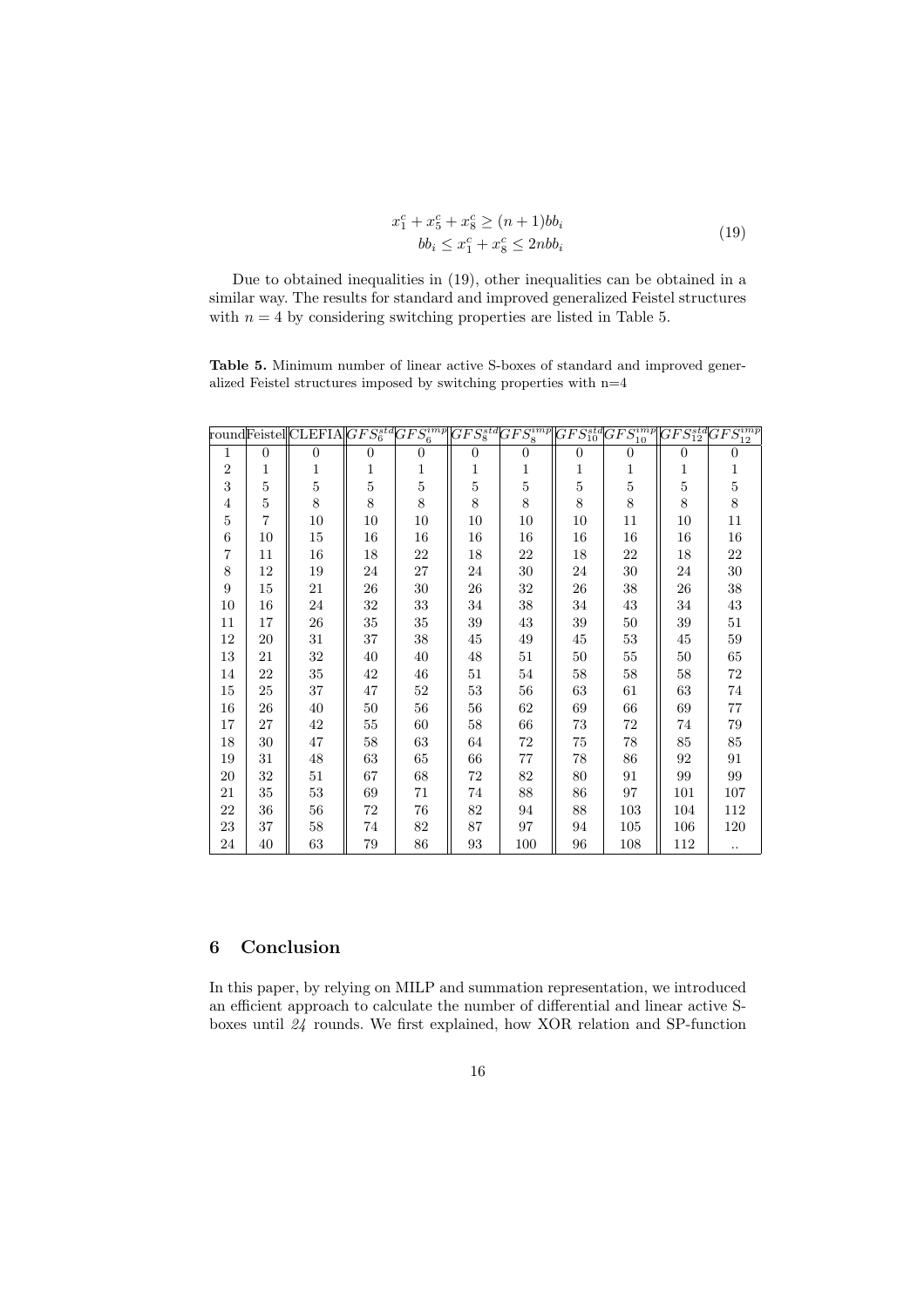can be converted to inequalities. Then we listed the tables related to standard, and improved generalized Feistel structures. Moreover, we clarified the way of constructing inequalities related to employing multiple MDS matrices in generalized Feistel structures type II, and presented the results. Finally, we confirmed the effect of switching mechanism on linear cryptanalysis. Due to obtained results for linear cryptanalysis, it is clear that switching is more effective on linear cryptanalysis. Since, influence of switching on each GFS starts from third round to next, in linear cryptanalysis. Aside from the fact that our method does not apply for structures such as AES (because of *shif trow* operation), our approach significantly reduces the number of inequalities for other structures Compared with the previous approach based on MILP.

We would like to point out that, employing the multiple MDS matrices in improved  $\delta$  sub-blocks structures leads to enhance the number of active S-boxes almost 20 % for *18* rounds, and creates a structure so close to RIJNDAEL. Moreover, such a structure is appropriate to resist against quantum algorithms. For larger blocks, switching can not diffuse until *18* rounds, in differential cryptanalysis.

Besides that, in differential cryptanalysis, we have confirmed that in improved *8* sub-blocks structure, if we apply *2* different MDS matrices, only *3* differential active S-boxes is lower than applying *4* matrices after *24* rounds (*91* for *4* matrices and *88* for *2* matrices). By doing so, we not only benefit from switching features, but also apply fewer resources. It is worth mentioning that, our approach can be generalized for other Feistel structures, and is usable in designing future block ciphers.

## **References**

- 1. K. Aoki, T. Ichikawa, M. Kanda, M. Matsui, S. Moriai, J. Nakajima, and T. Tokita. Camellia: A 128-bit Block Cipher Suitable for Multiple Platforms-Design and Analysis. In *SAC 2000*, volume 2012, pages 39–56. Springer-Verlag Berlin Heidelberg, 2001.
- 2. C. Beierle, J. Jean, S. Kolbl, G. Leander, A. Moradi, T. Peyrin, Y. Sasaki, P. Sasdrich, and S. Sim. The skinny family of block ciphers and its low-latency variant mantis, 2016.
- 3. A. Bogdanov. On unbalanced feistel networks with contracting MDS diffusion. *Designs, Codes and Cryptography*, 59(1):3558, 2011.
- 4. M. Kanda. Practical security evaluation against differential and linear cryptanalyses for feistel ciphers with spn round function. In *SAC 2000*, volume 2012, pages 324–338. Springer-Verlag, 2001.
- 5. N. Mouha, Gu Wang, Q., and B. D., Preneel. Differential and linear cryptanalysis using mixed-integer linear programming. In *Inscrypt 2011*, volume 7537, pages 57–76. Springer-Verlag, 2012.
- 6. M. Sajadieh, A. Mirzaei, H. Mala, and V. Rijmen. A new counting method to bound the number of active s-boxes in Rijndael and 3d. *Designs, Codes and Cryptography*, 83(2):327–343, 2017.